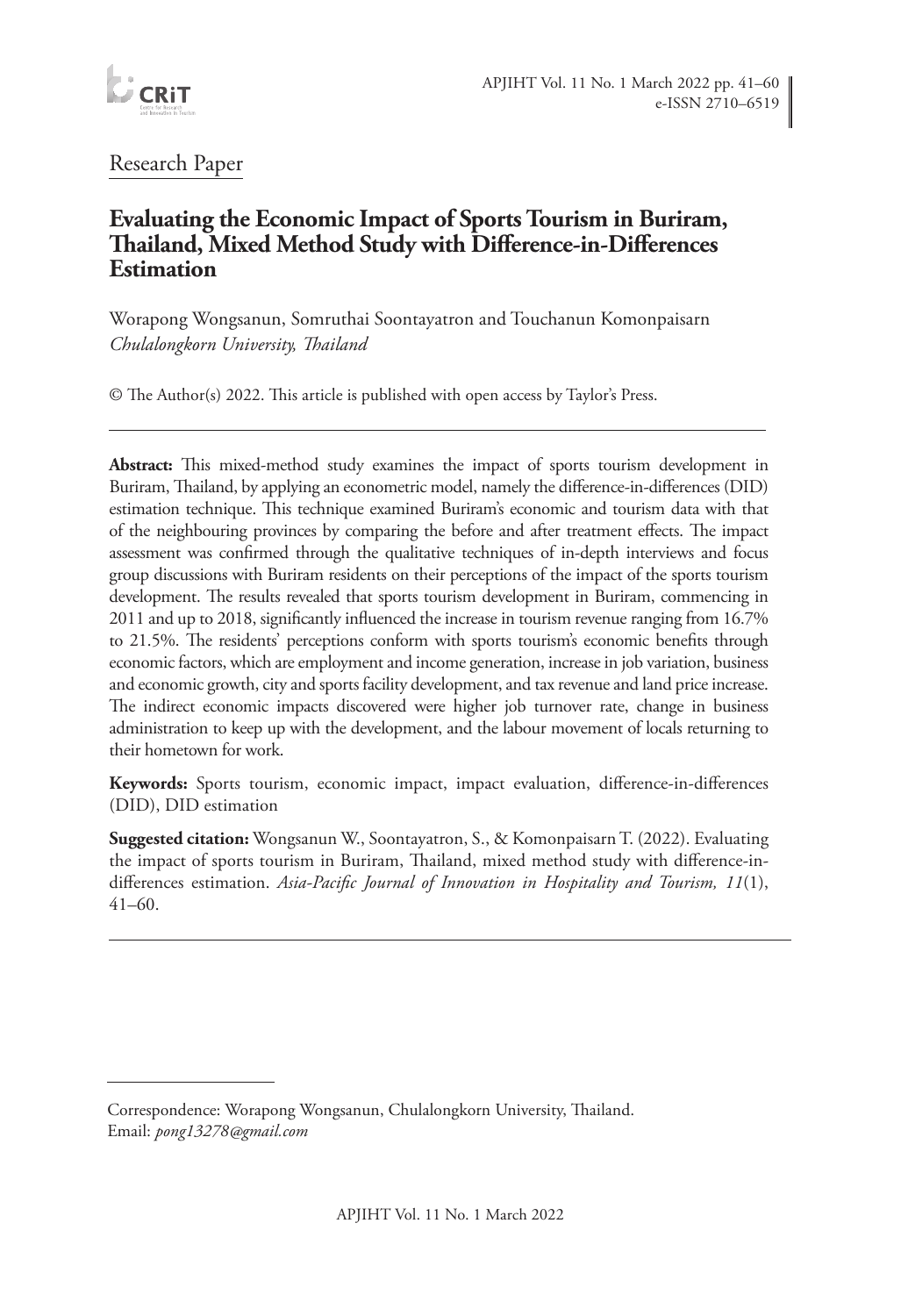#### **Introduction**

Sports tourism is one of the fastest-growing sectors in tourism (UNWTO, 2021) as sporting activities are becoming an indispensable feature of contemporary holiday motivations due to their recreational, glamorous, and health elements. Besides, the combination of sport experience and the thrill of discovering new territories for sporting activities are factors that motivate the flow of tourists and their time of stay. All these have created fascinating holiday experiences, especially in an active way that links a traditional stay with physical and sports activities such as golf, trekking, diving, cycling, canoeing, sailing, and kickboxing (Radicchi, 2013).

Thailand is a destination for sports tourism. Visitors actively travel for sporting purposes as players or learners (e.g., for scuba diving, golf, and Muay Thai boxing) and as passive spectators in sports events. The revenue generated has assured the sports tourism potential in Thailand. Besides fully supportive policies from the government, the promotion of Thailand as a future hub for sports tourism has also garnered the support of numerous organisations.

However, there have been no official reports on the total economic outcome of sports tourism of the country. In 2016, there was an attempt to collect the economic impact of sports tourism by estimating the revenue of international sports events held in Thailand and foreign tourist expenditure in sports activities. The estimated value was \$677.42 million although the actual figure could be much higher than this (Economic of Sport and Tourism Division, 2016). In light of this, the systematic assessment of the economic impact of sports tourism was explored especially in Buriram where sports tourism is continuously promoted prominently, with approximately a hundred sports events organised annually (Buriram: Economic rocket rising, 2015).

Buriram holds the distinction of being the first province in Thailand to employ sports tourism as a strategy to develop the city, and determinedly set its goal as a sports city in Thailand (Bangkokien, 2017; Buriram: Economic rocket rising, 2015). Buriram has a famous football club, Buriram United, which in the 2011 season became the first team in Thai football history to win all three domestic trophies. It has won six times in the Thailand Premier League. In 2011, the team chairman decided to build a world-class football stadium named Thunder Castle Stadium for their home game. This led to greater interest of the residents in sports, especially football. Since then, Buriram has continually promoted its sports tourism attractions. Its image as a sports tourism destination became even more prominent when in 2014, Buriram had the first certified FIA Grade I track. The two mega sports arenas have attracted many tourists to the city, which in turn significantly increased its revenue from the tourism sector (Buriram Provincial Government Offices, 2014).

One year after the inauguration of the football stadium, the number of visitors increased by 15%. Similarly, the total revenue since promoting sports tourism between 2011 and 2018 rose by over \$113.6 million compared with an increase of only \$10.5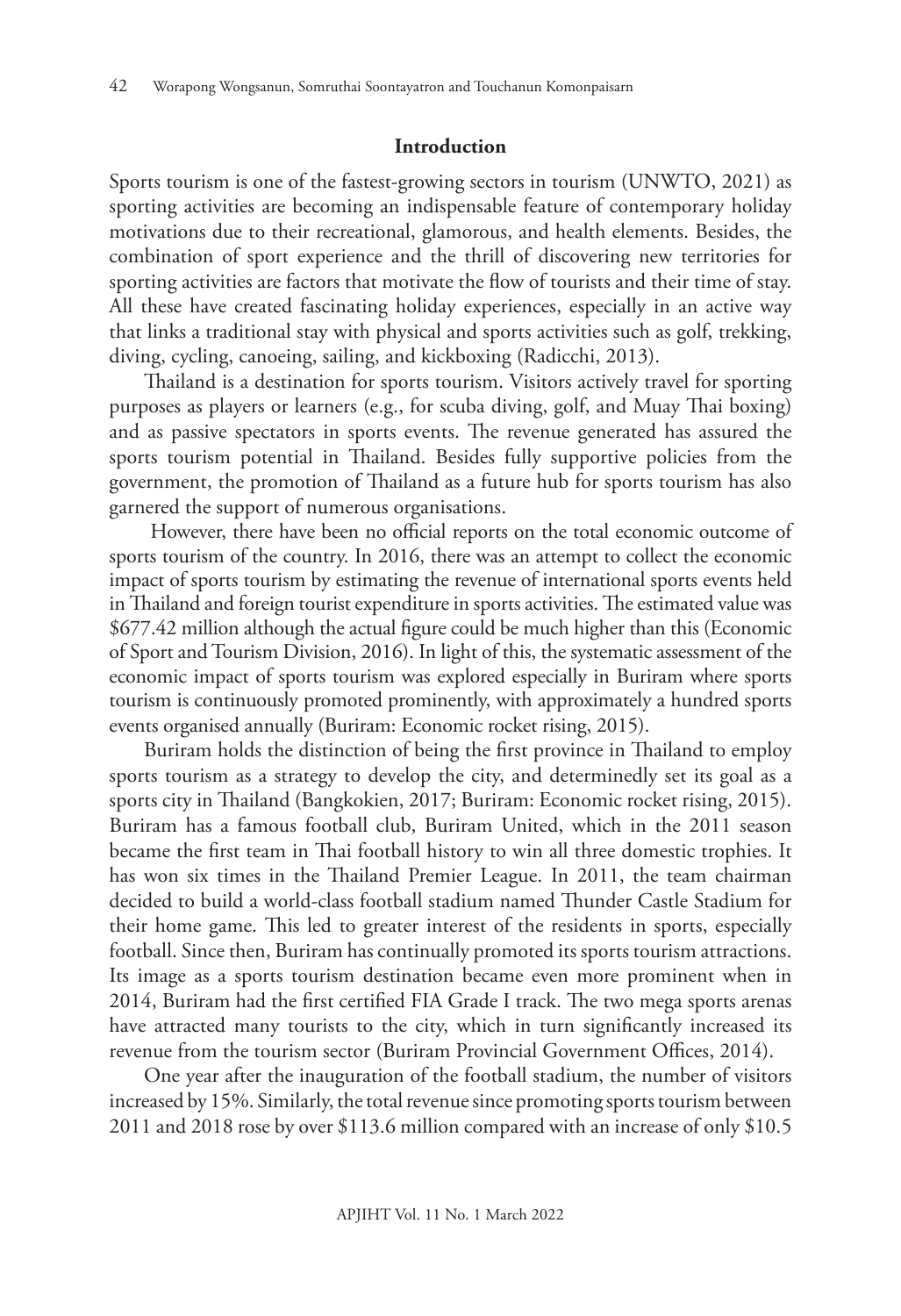million between 2001 and 2010 (Office of the Permanent Secretary, 2020). These results imply that sports tourism could help spur internal tourism activities and give a tourism multiplier effect through businesses and the economy of Buriram. The positive impacts of sports tourism are usually in the forms of high media coverage, increased employment opportunities, city reputation, direct spending, hotel and entertainment site development, and economic growth (Kurtzman, 2005). Among these, the economic outcome seems to be an exciting topic for tourism studies since its effect could generate essential contributions to the destination.

Many impact studies rely on a single mega sports event such as the Olympics or the FIFA World Cup (e.g., Lee & Taylor, 2005; Madden, 2002). Various economic methods have been used to calculate the impact, such as multiplier analysis, inputoutput modelling, and computable general equilibrium (CGE) modelling (Li & Jago, 2013). Li and Jago (2013) asserted that econometric models had been an emerging method in sport event studies since 2002 (see Baade & Matheson, 2002, 2004; Hotchkiss, Moore, & Zobay, 2003). However, this technique is not widely mentioned in the sports tourism context, especially the difference-in-differences (DID) estimation as compared with other techniques (Li & Jago, 2013; Pomeranz, 2015).

This study evaluates the overall economic impact of sports tourism in Buriram since 2011. After that time, many sports events have been held each year with other tourism activities, such as cultural and heritage tourism. Hence, the DID estimation was selected to estimate the overall impact of sports tourism. At the same time, this study applied the qualitative methods of in-depth interview and focus group discussion to assess the economic impact from all aspects more profoundly. The present study addressed the following research questions:

1. How can the economic impact of sports tourism in Buriram be evaluated?

2. What is the economic impact of sports tourism on Buriram residents?

### **City Background**

Buriram is one of the 20 provinces in northeastern Thailand. Its socio-economic conditions are similar to those of the neighbouring provinces in that main earnings come from the agricultural and farming sector, local industry, and local services. Its tourism is mainly related to nature, culture, and historical heritage (Buriram Provincial Government Offices, 2014).

In the past, Buriram was a small transit city to other provinces. Or just a city for one-day visits with limited attractions. However, since 2011, the city has transformed tremendously. Marketed with a sports theme, the province today offers facility attractions for various sporting events, a great variety of accommodations, shops, and restaurants, as well as new tourist attractions (Buriram: Economic rocket rising, 2015). These transformations have significantly impacted Buriram's tourism businesses, society, and economy, which consequently affected its residents.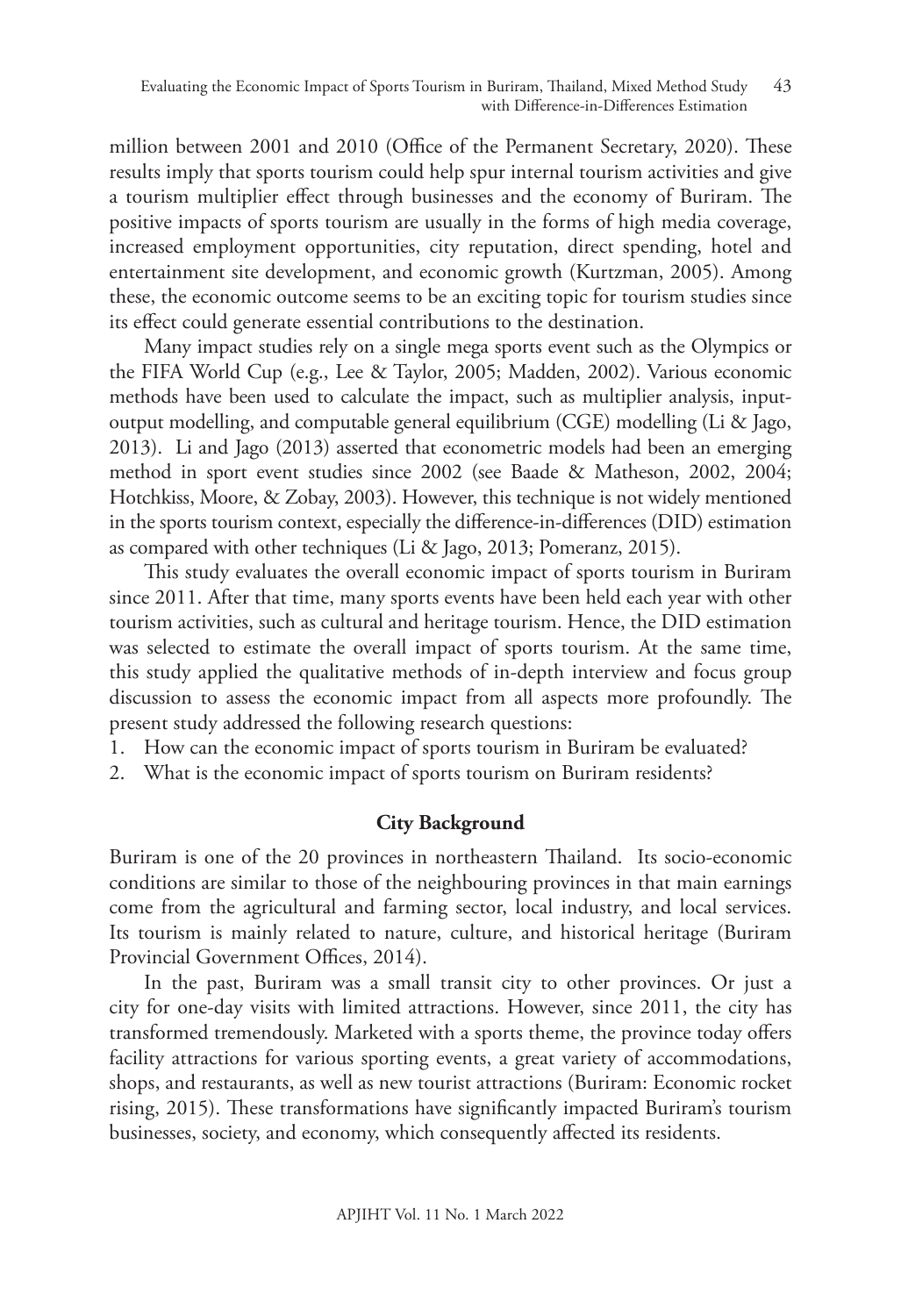#### **Literature Review**

### **Sports Tourism**

The relationship between sport and tourism has long been developed since 776 B.C. as the Olympic Games was the earliest documented example of sports tourism (Finley & Pleket, 1976). At that time, every self-respecting city in Greece had its stadium, and athletic games were a vital activity of the Greeks. Thousands of spectators travelled to cheer their sportsmen and the prestige of their city (Davies, 1997), similar to present day football fans who travel to support their favourite team (Weed & Bull, 2009). During the industrial revolution, national and international transportation supported sports participation. In the late 1800s, adventure sports like mountain climbing and skiing were popular in Europe, which led sports tourism facilitators to realise the potential growth and capability of the market and the natural environment. Hence, it would seem that the history of adventure tourism was related to sports tourism development (Southall & Phillips, 2012). The connection between sports and tourism continues to grow until today. Many people have participated in sports activities, both as active participants by being players and as passive participants by watching sports during their free time or a holiday (Standeven & De Knop, 1999).

In the 1990s, sports and tourism tended to be studied together in academic research—for example, studying the impact of a mega sports event like the Olympic Games. Researchers have tried to explain the conceptual foundations of sports tourism by considering each concept individually—sports and tourism, and the interrelationship between them. The concept and scope of sports tourism have been reviewed and developed from time to time by many scholars such as Glyptis, Kurtzman, and Zauhar; Gammon and Robinson; and Standeven and De Knop (Hinch & Higham, 2001).

Sports tourism today continues to grow as a major tourism product and could comprise a huge part of holiday activities in many countries, for example, the UK, USA, and European countries (Weed & Bull, 2009). Regarding sport-related motivation (McIntosh et al., 1995), a number of sport-related activities have been introduced, such as participating in sports events, and performing or spectating sports activities. These sports activities were developed into sports tourism products to attract tourists to experience and visit many country destinations. At the same time, such tourism could benefit the local people, including supporting local sports provision and the local economy (Weed & Bull, 2009).

#### **Economic Impact of Sports Tourism and Its Assessment**

The economic impact of sports tourism does not deviate much from the impact of tourism as a whole since its impact is derived from, or may be the subset of, the total economic impact of tourism. However in this case, sports tourism is a form of tourism that has sports as the main reason for travelling to a destination. According to Kurtzman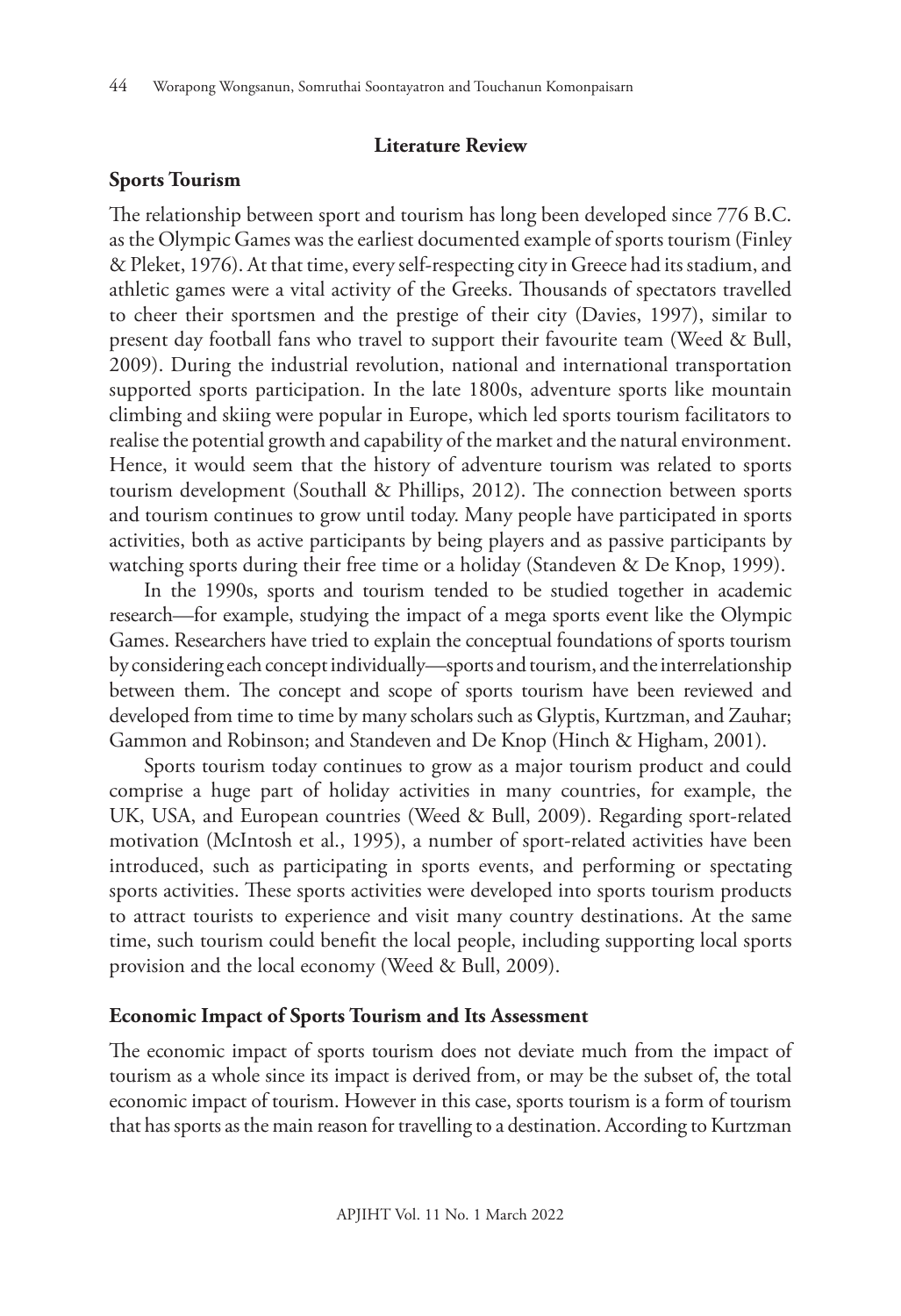(2005), Solberg and Preuss (2007), and Standeven and De Knop (1999), the economic impact of sports tourism are as follows:

- Direct effects from the construction related to sports activities such as sport arenas, sport facilities, and hotels, which create jobs;
- Goods and services purchased locally, affecting manufacturing, businesses, and economic growth;
- Revenue from expenditure by tourists, spectators, sports staff, athletes, and volunteers, injecting directly into the local economy;
- City development in tourism infrastructure, for example, public transportation, parks, highways, tourist attractions, and entertainment sites; and
- Increase in tax revenue, allowing government sectors to have more budgets for city development and improving residents' quality of life.

For many years, studies on the economic impact of sports tourism have mainly commenced with major sports events assessing the economic benefits for the host destination. Early studies focused solely on the net financial impact. The trend moved to longer-term economic benefits through enhanced host image and revenue generation from subsequent tourism visitation. However, the impact of sports events is much broader than the economy. Sports tourism also has social, cultural, political, and environmental impacts on the host community. These effects need to be incorporated into holistic evaluations. Many approaches were adopted to search for the economic impact assessment with a wide range of assumptions, limitations, strengths, and weaknesses.

Since the beginning, depending on resources and assumptions, assessment tools have been developed and selected to study the economic impact of sports tourism. In early studies, multiplier analysis was widely adopted in the economic evaluation of tourism and sport events (see Archer, 1977, 1982; Gelan, 2003). Then, input-output models were developed to calculate multipliers and commonly assess the economic impact of major events, such as the 2002 Korea–Japan FIFA World Cup (Lee & Taylor, 2005). Meanwhile, a complicated and time-consuming technique was developed as a computable general equilibrium (CGE) model by adopting impact variables (i.e., Gross Domestic Product [GDP]) to examine the event's economic impact (e.g., Blake, 2005; Li, Blake, & Cooper, 2011). Lastly, different approaches like the econometric model, cost-benefit analysis (CBA), and statistics were noted as emerging methods to evaluate the economic impact of major events. Li and Jago (2013) reviewed the economic evaluation techniques of major sports events and found no mention of econometric modelling. Only a few econometric models were adopted, such as Kasimati and Dawson (2009) who applied a small macro-econometric model to assess the impact of the 2004 Olympics on the Greek economy. In conclusion, these evaluation techniques were developed and have been applied to major sports events since 1990. Each technique was selected due to the interest, trend, and data available to answer the research question regarding economic variables of interest.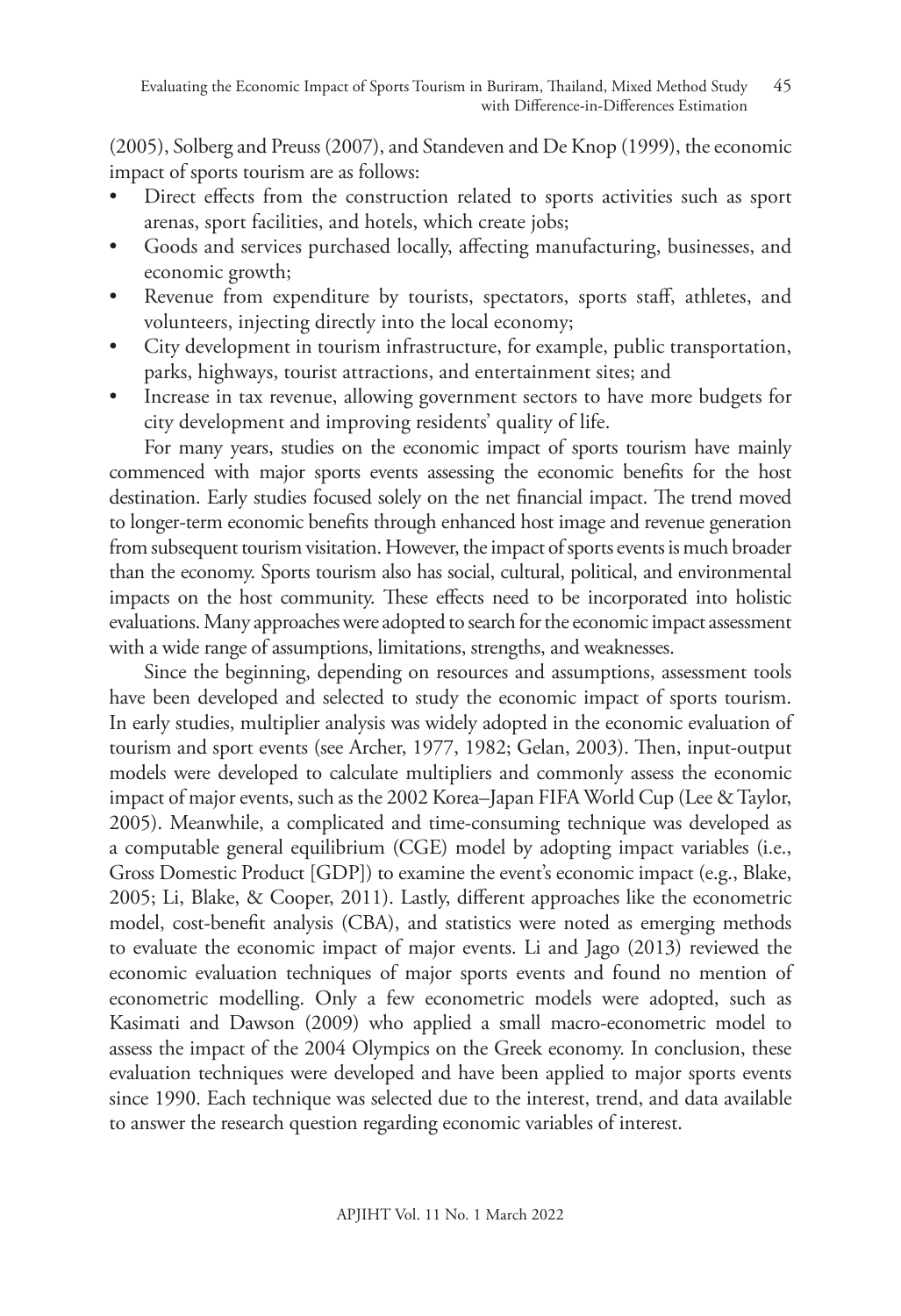### **Difference-in-Differences Estimation**

Difference-in-differences (DID) estimation is one of the most popular impact evaluation techniques for applied research in economics to assess the effects or impacts of public interventions and other treatments of interest on relevant after-effect variables (Abadie, 2005). The main concept is to calculate the impact after the treatment—policies applied in place by measuring the change over time between the treatment and the comparison group (control group), and then comparing the difference between groups to see whether the treatment has any effects on the group. Following Pomeranz (2015), the concept conforms to two main assumptions of this technique which are as follows:

- 1. The control group (CG) and treatment group (TG) must be comparable; otherwise, the outcome of the impact evaluation will be biased, resulting in overor underestimation of the true effect, which may interpret the event differently.
- 2. Without any programme or treatment, the trend of change over time for both groups would be the same, referred to as parallel trend assumption. Following this assumption, the treatment effect could be measured as the difference between the differences over time.

Applying the parallel trend assumption, researchers have tried to check the longer time series to see whether the treatment and control groups evolved in parallel before starting the treatment.

The advantageous aspects of this tool are its simplicity and its potential to overcome many endogenous problems that occur when making comparisons between heterogeneous groups (Bertrand, Duflo, & Mullainathan, 2004). This technique has not been used widely for the economic evaluation of major sports events (Li & Jago, 2013) but has been widely used by many academics and practitioners in economics, including industrial organisation, development economics, public finance, labour economics, and medical research (Casaburi & Troiano, 2015; Duflo, 2001; Naritomi, 2015; Stokes, Kristensen, Checkland, & Bower, 2016). For example, Naritomi (2015) applied DID technique to study the effectiveness of incentives for consumers to ask firms for a receipt by comparing the revenues of retail versus wholesale firms before and after the policy change. Casaburi and Troiano (2015) studied the local mayor's electoral response to the anti-tax evasion policy in Italy by adopting DID to compare municipalities with more or less "intensity" of anti-tax evasion intervention before and after the programme.

In this study, DID estimation was selected as an applicable instrument to assess the effect of sports tourism development. This technique could overcome all of the difficulties to distinguish the sports tourism transactions from other types of tourism and economic activities.

This DID technique applied the comparison between the CG and TG based on the assumption that without sports tourism development in Buriram, the comparison group of other provinces (CG) and Buriram (TG) must be the exact parallel of development over time. Therefore, should there be a significant impact of sports tourism development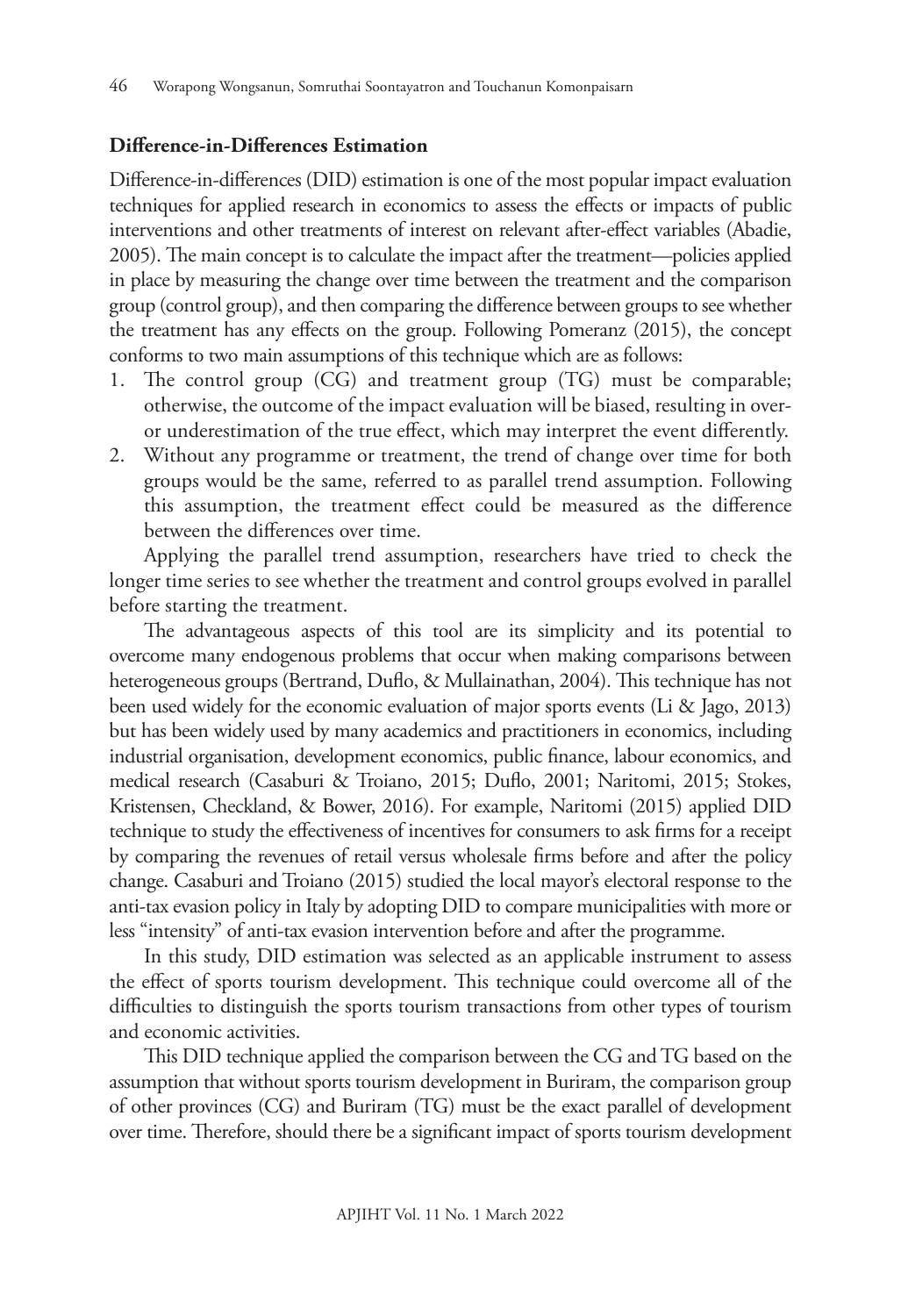in Buriram, the development rate after having treatment (sports tourism development) should differ from the control group (not showing the same trend over time).

## **Methodology**

In this study, a mixed-method approach was applied for the economic evaluation of sports tourism. DID estimation was employed in the quantitative analysis, while indepth interviews and focus groups were used for the qualitative part.

## **DID Design**

In this study, the impact evaluation technique, DID estimation, was tested by using collected secondary time series data. The sampling technique complied with the assumption that all data of the selected provinces were comparable. Checking for parallel trends had been performed. Therefore, Buriram (the TG) and the neighbouring provinces (the CG) were selected based on the similarity of socioeconomic environment. The CG group consisted of seven provinces: Nong Khai, Chaiyaphum, Yasothon, Ubon Ratchathani, Roi Et, Surin, and Si Sa Ket. In addition, the CG's compliance with the parallel trend assumption before sports tourism development was promoted in Buriram in 2011 was also checked. Subsequently, it was ensured that all CG data had the same trend over time as the Buriram data.

## **Data Collection**

Secondary data from a government agency were applied to the DID technique. Those data were derived from the following sources:

- 1. Gross Provincial Product (GPP) prepared by The Office of National Economic and Social Development Board (NESDB). The GPP data were derived from the disaggregated annual Gross Domestic Product (GDP) to provide economic and social indicators at provincial levels for policymakers to plan or develop the area. The GPP data were divided into sections, such as agricultural and nonagricultural sections like manufacturing, construction, hotel, restaurant, and transport (NESDB, 2020b). The sections of GPP data selected for analysis were related to sports tourism industries which are as follows (NESDB, 2015, 2020a):
	- (a) Accommodation and food service activities
	- (b) Construction
	- (c) Electricity, gas, water, steam, and air conditioning supply
	- (d) Wholesale and retail trade; repair of motor vehicles, motorcycles; and personal and household goods
	- (e) Arts, entertainment, and recreation, including other service activities

The (a), (d), and (e) groups referred to the tourist expenditures in sports event economic impact study (Lee & Taylor, 2005), while groups (b) and (c) were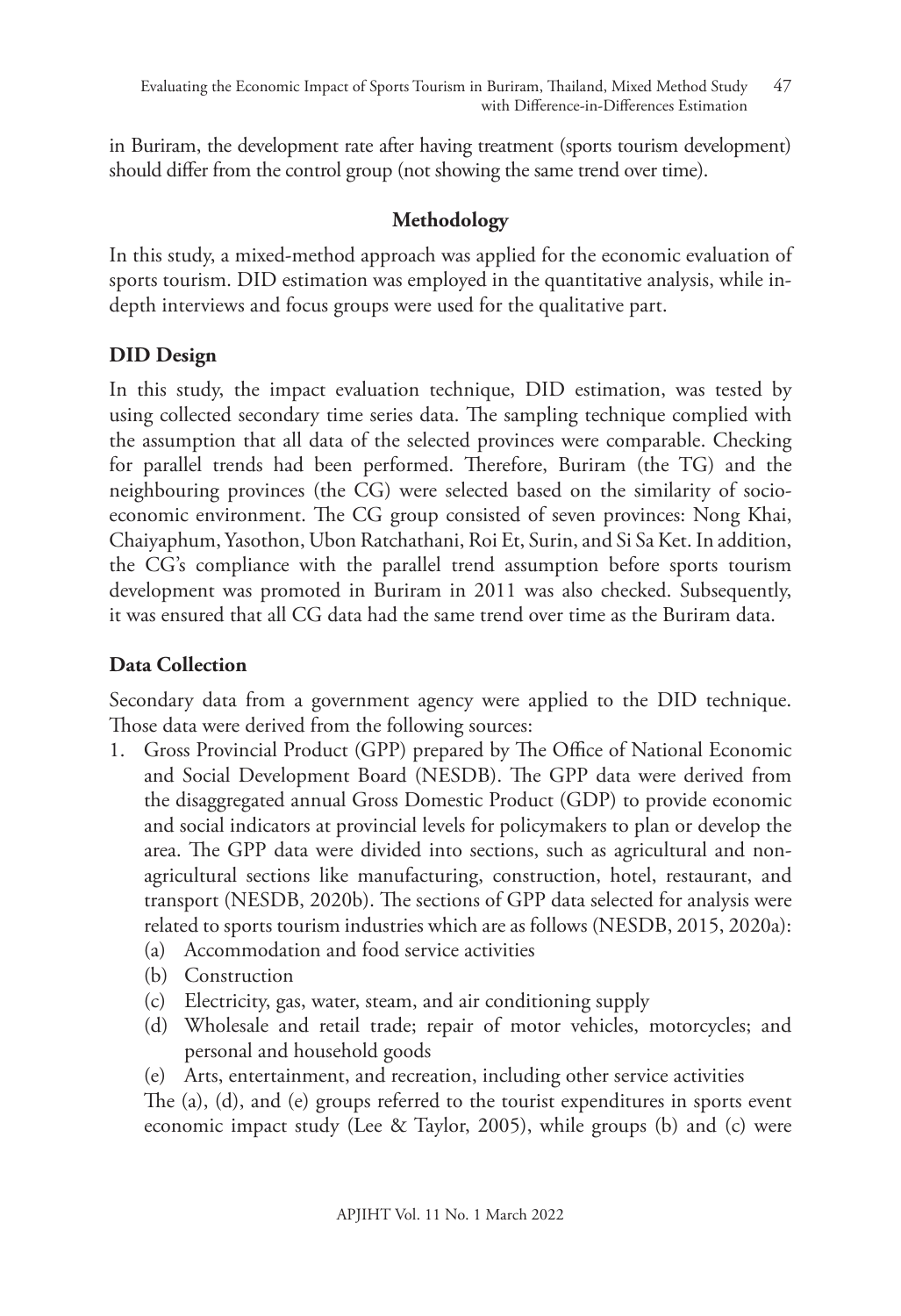categorised as the direct expenditure of mega sports event (Li & Blake, 2009; Madden, 2002).

- 2. Tourism data gathered from the Ministry of Tourism and Sports and Tourism Authority of Thailand (Department of Statistic, 2004, 2005; Office of the Permanent Secretary, 2020; Tourism Authority of Thailand, 2006, 2007, 2008). The data of the northeastern provinces of Thailand comprised:
	- Total annual revenue per province from tourism sectors
	- The number of visitors (tourists and excursionists) annually
	- The number of rooms available in accommodation establishments
	- The number of guests staying in accommodation annually
	- Average visitor expenditure per person per day

Due to the limitation of secondary data available, all economic time series data from 2003–2018, with 128 data, were examined in the model. The treatment effect started when Buriram adopted sports tourism development in 2011. Thus, the before-treatment effect was from 2003 to 2010, and the after-treatment effect started from 2011 onward.

### **Data Analysis**

First, all data were tested for the DID assumptions. For the before-treatment effect, the GPP of neighbouring provinces were compared to see whether they had the same trend as the GPP of Buriram. Then, the growth rates of all selected provinces derived from GPP data were examined by the statistical tool to assess whether all the growth rates of GPP data had a parallel trend.

Second, all data of the selected provinces were compared with those of Buriram. In this stage, a multiple linear regression model was applied. The model constructed the correlation between a dependent variable (*Y*) and independent variables (*X*). A relative model was created from many variables related to tourism sectors, and three dummy variables were added up. The dummy variables were used for checking the treatment effect of sports tourism development since 2011, distinguishing Buriram data from the other data, and dividing the time before and after treatment. A preliminary multiple regression equation was as follows:

$$
Y = a + b_1 X_1 + b_2 X_2 + \dots + b_k X_k + c_1 D_1 + c_2 D_2 + c_3 D_3 + \varepsilon
$$

Referring to the equation above, *Y* represents the variable of interest influenced by each independent variable (*X*). However, when focusing on the DID technique, three dummy variables at the end of the equation  $(D_1, D_2, \text{ and } D_3)$  were created to examine the treatment effect. A new equation to clarify the functions of each dummy is presented as follows (Pomeranz, 2015):

$$
Y_{it} = \alpha + \beta_1 T_i + \beta_2 \text{post}_t + \beta_3 T_i \cdot \text{post}_t + \varepsilon_{it}
$$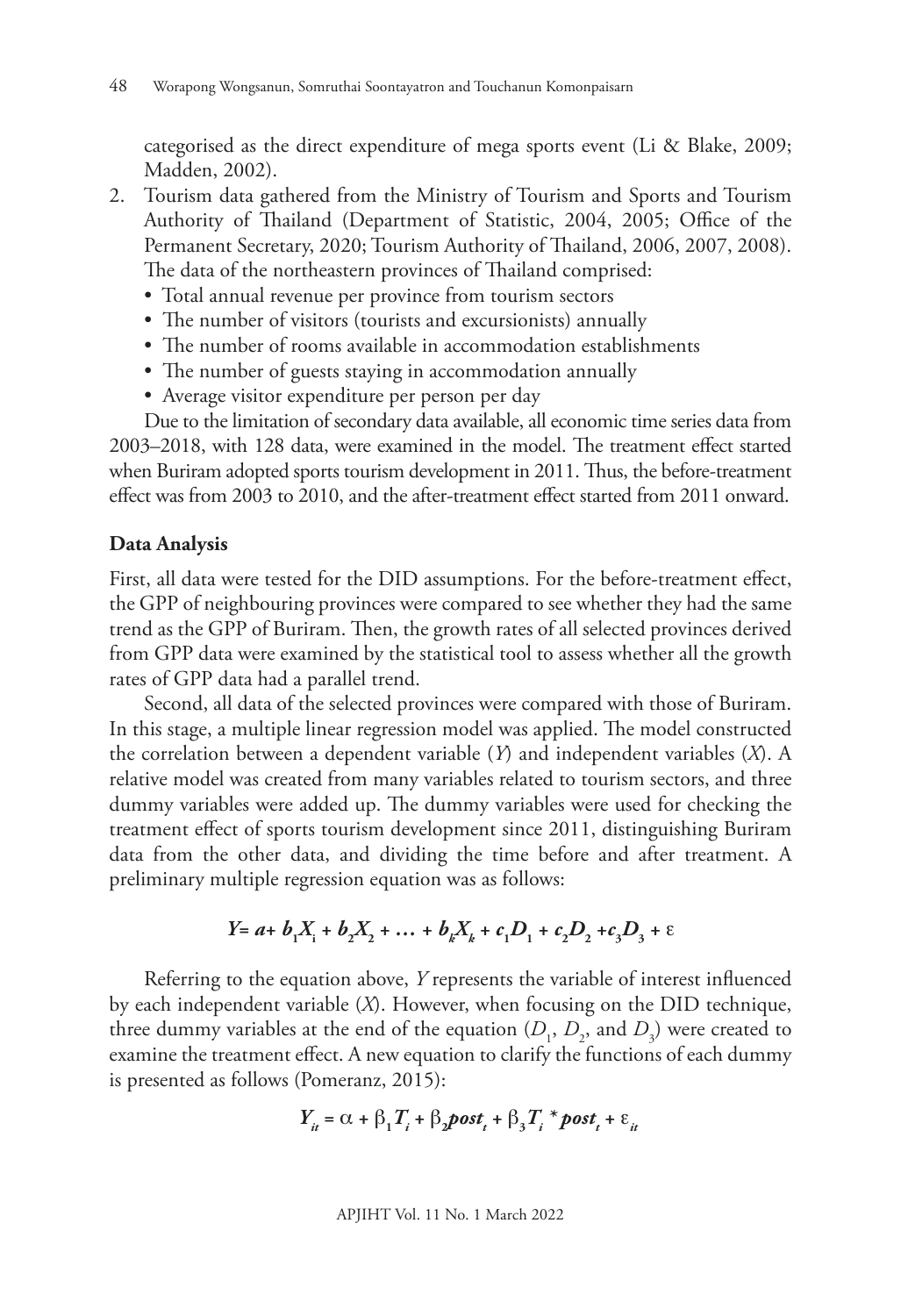- *T<sub>i</sub>* = A binary variable (0,1) indicating whether each province participated in the programme or not
- *postt* = A binary variable (0,1) indicating the period of time following the programme (treatment effect – Sports tourism development)
- $T_i^*$  **post**<sub>*i*</sub> = The multiplication of  $T_i$  and **post**<sub>*i*</sub> resulting in a value of 0 or 1
- $\beta_3$  = The estimated coefficient, the DID estimation

All entered data were processed and finally produced a multiple regression model. The figure was verified for the evaluation of the treatment effect whether sports tourism development had a significant impact on the economy of Buriram.

## **Qualitative Design**

This study applied semi-structured interviews and focus groups as modes of qualitative data collection.

For the interview, those who resided at least 10 years in Buriram from diverse careers with different experiences and perspectives were recruited using stratified and snowball sampling techniques until the data achieved the saturation point. They are interviewees who could provide information related to sports tourism development in Buriram and who are willing to participate. There was a total of 12 respondents and they were divided into three groups by the criterion of relevance in sports tourism: (1) four local authorities having backgrounds of policy, trend, and achievement and obstacles in sports tourism development; (2) four local people whose jobs are directly connected to sports tourism; and (3) four residents whose careers had an indirect connection with sports tourism. Each of the interviews lasted approximately two hours.

The focus group method concentrated on collecting information on the community's perspectives concerning the impact of sports tourism development. In this study, two discussion groups with six participants each were classified by diverse career themes. First was a group of entrepreneurs related directly to sports tourism, while the other group comprised residents whose careers had indirectly benefitted from sports tourism. The participants were heterogeneous but shared common attitudes or experiences concerning the effect of sports tourism development, which suited the research aim to explore maximised possibilities, perspectives, or views from different subjects (Kitzinger, 1995). Each session lasted, on average, 2.45 hours.

All participants were residents living at least 10 years in Buriram and had work experience not less than eight years with experience in sports tourism development in the area. Participant consent was obtained before each session. The interviews and focus group sessions were recorded with a digital audio recorder and transcribed with the participants' approval. Short notes during the interviews and focus groups sessions were also used to support the audio recording.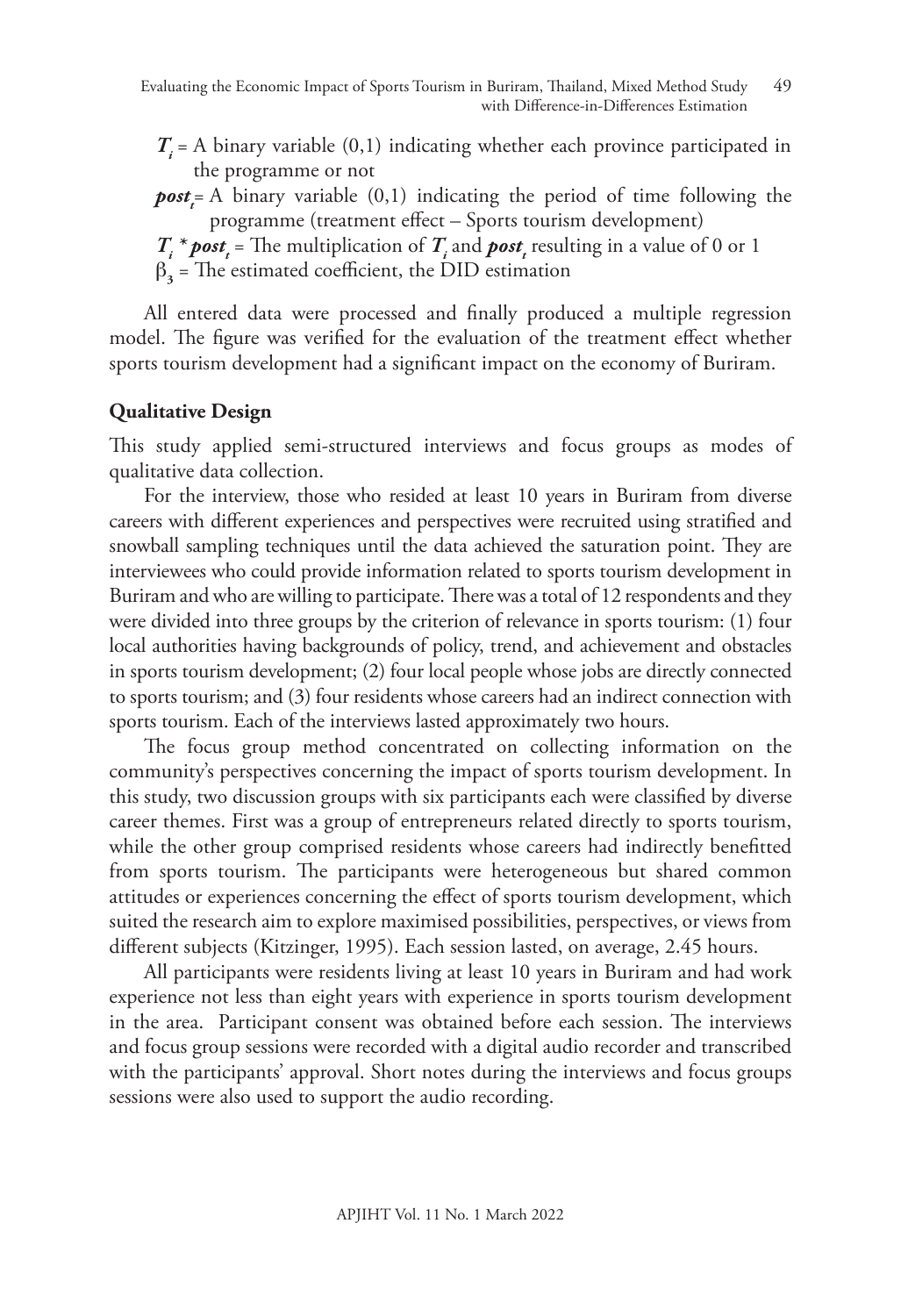All collected data were transcribed verbatim for analysis and grouped by cases (groups of participants). The researcher systematically followed the flow of questions to ask the participants during the session, observing interactions and responses to determine codes, categories, and themes. Qualitative thematic analysis techniques were applied along with computerised application to reveal the patterns and themes in the data by sorting all statements under relevant themes (Krueger & Casey, 2000). This technique helps to examine commonality, differences, and relationships across a dataset to understand the issues and themes (Gibson & Brown, 2009). Then, the themes were validated, and cross-case synthesis was created by pattern matching using a word table (Yin, 2014). Ultimately, all evidence in any form of summaries, charts, and selected examples were gathered and connected to the research questions.

#### **Results and Discussion**

To evaluate the contribution of sports tourism towards Buriram's economy, DID estimator technique was key in overcoming the difficulty of distinguishing the effect of sports tourism from the other kinds of tourism effects that existed in the province. The following chart shows the GPP of selected provinces as the control group (CG) and GPP of Buriram.





APJIHT Vol. 11 No. 1 March 2022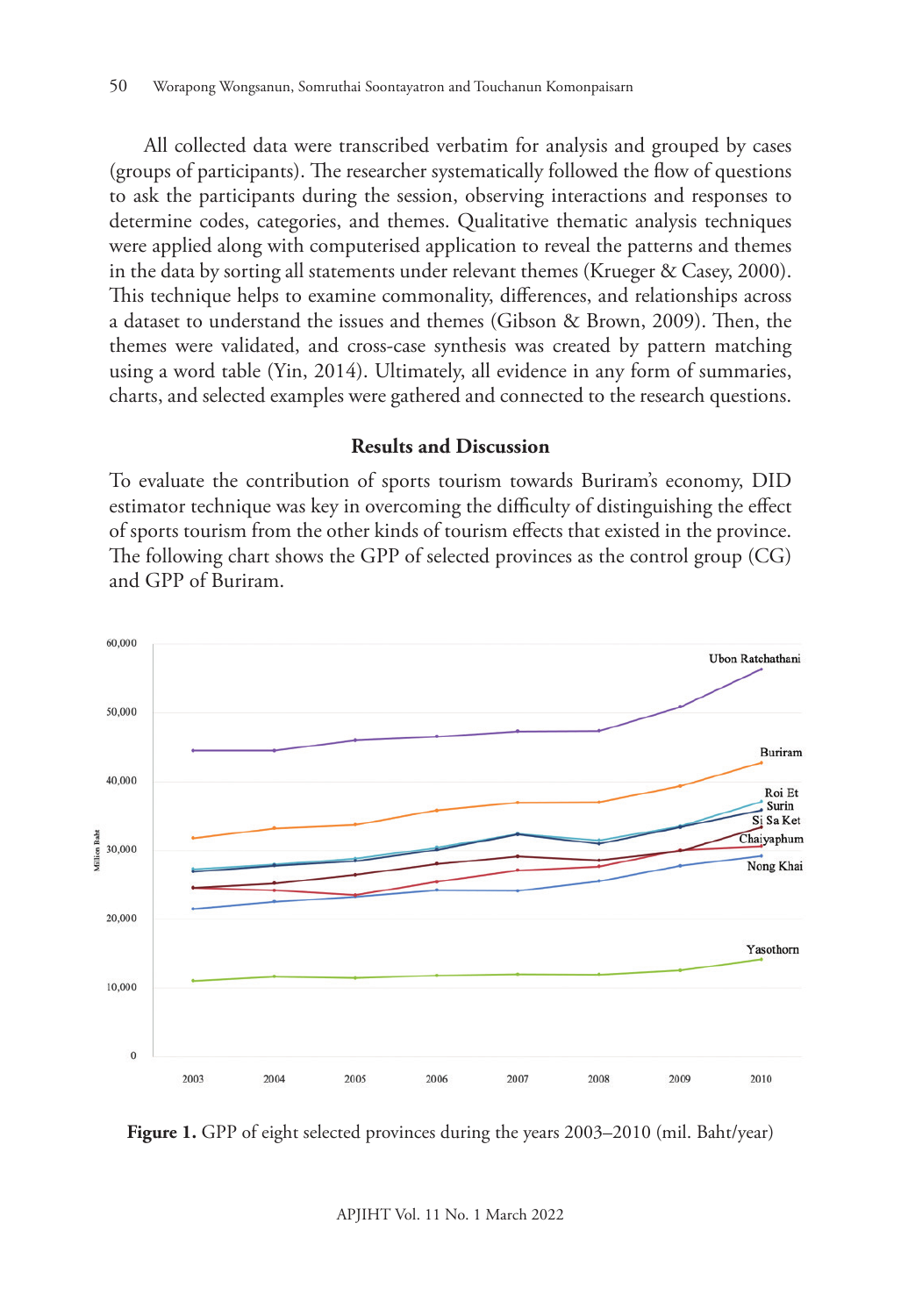Seven provinces were compared with Buriram: Nong Khai, Chaiyaphum, Yasothon, Ubon Ratchathani, Roi Et, Surin, and Si Sa Ket. The provinces were firstly selected by GPP graph plotting to see the parallel trend line compared with the trend of Buriram. Then, the growth rates of the eight provinces were statistically examined by Analysis of Variances (ANOVA) to obtain empirical verification. The results shown in Table 1 indicate that there is no difference between the group in the growth rate of each province from 2003 to 2010 (before treatment). Thus, the data are comparable.

| <b>Provinces</b> |      | S.D. | F    | Sig  |
|------------------|------|------|------|------|
| Nong Khai        | 4.53 | 2.57 | 0.13 | 1.00 |
| Chaiyaphum       | 4.25 | 5.11 |      |      |
| Yasothon         | 4.23 | 4.67 |      |      |
| Ubon Ratchathani | 3.88 | 3.94 |      |      |
| Roi Et           | 5.14 | 4.25 |      |      |
| Buriram          | 4.09 | 2.88 |      |      |
| Surin            | 4.58 | 4.12 |      |      |
| Si Sa Ket        | 5.39 | 4.47 |      |      |
| Total            | 4.51 | 3.88 |      |      |

**Table 1.** ANOVA for the growth rate of GPP of the eight provinces

### **Tourism Models**

Three tourism revenue models were created to test for DID. Regarding DID methodology, the dependent variable (*Y*) was an annual tourism revenue, while the independent variable (*X*) consisted of the economic data related to tourism sectors. The details of each model are shown in Table 2.

| Variable                                                       | Tourism Rev.<br>Model I |            | <b>Tourism Rev.</b><br>Model II |            | <b>Tourism Rev.</b><br>Model III |         |
|----------------------------------------------------------------|-------------------------|------------|---------------------------------|------------|----------------------------------|---------|
|                                                                | Coef.<br>(Std. Err)     | $P$ -value | Coef.<br>(Std. Err)             | $P$ -value | Coef.<br>(Std. Err)              | P-value |
| Accommodation<br>and food service<br>activities                | $0.034**$<br>(0.016)    | 0.035      | 0.021<br>(0.019)                | 0.267      | 0.031<br>(0.020)                 | 0.126   |
| Art, entertainment,<br>recreation, and<br>service activities   | $-0.289***$<br>(0.073)  | 0.000      | $-0.226**$<br>(0.073)           | 0.003      | $-0.218**$<br>(0.074)            | 0.004   |
| Wholesale and retail<br>trade, and repair of<br>motor vehicles | $0.276***$<br>(0.048)   | 0.000      | $0.378***$<br>(0.073)           | 0.000      | $0.407***$<br>(0.086)            | 0.000   |

**Table 2.** Multiple regression analysis results for the tourism revenue model.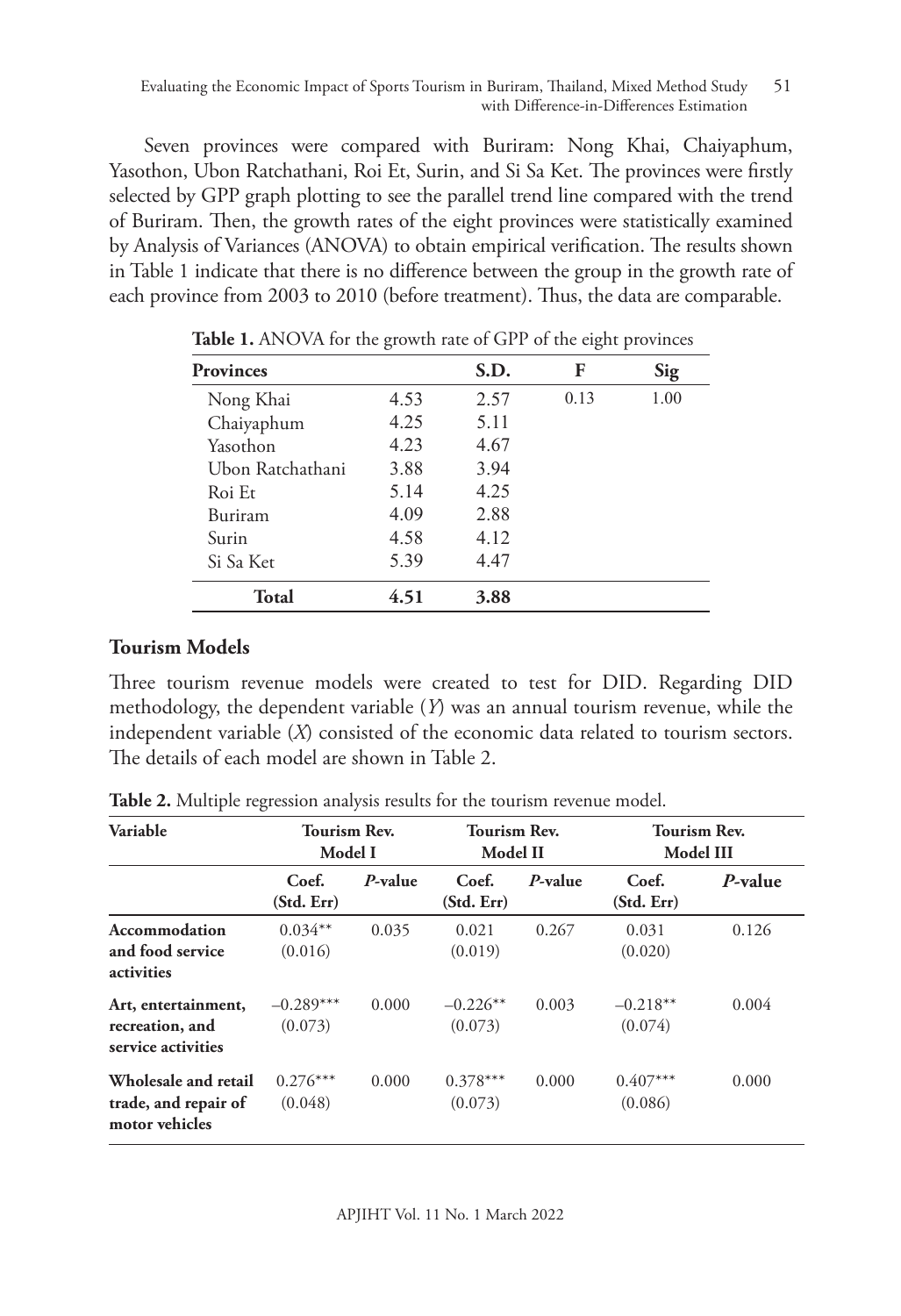| Variable                                                                         | <b>Tourism Rev.</b><br><b>Tourism Rev.</b><br>Model I<br>Model II |               |                        | <b>Tourism Rev.</b><br><b>Model III</b> |                        |             |
|----------------------------------------------------------------------------------|-------------------------------------------------------------------|---------------|------------------------|-----------------------------------------|------------------------|-------------|
|                                                                                  | Coef.<br>(Std. Err)                                               | P-value       | Coef.<br>(Std. Err)    | P-value                                 | Coef.<br>(Std. Err)    | P-value     |
| <b>Infrastructures</b><br>services and<br>sewage management<br>activities        |                                                                   |               | $-0.186**$<br>(0.060)  | 0.002                                   | $-0.159**$<br>(0.063)  | 0.014       |
| <b>Construction</b>                                                              |                                                                   |               |                        |                                         | $-0.085$<br>(0.088)    | 0.333       |
| Average visitor<br>expenditure per<br>person per day                             | $0.876***$<br>(0.068)                                             | 0.000         | $0.774***$<br>(0.069)  | 0.000                                   | $0.799***$<br>(0.073)  | 0.000       |
| The number of<br>visitors (tourists<br>and excursionists)<br>annually            | $0.955***$<br>(0.038)                                             | 0.000         | $0.934***$<br>(0.044)  | 0.000                                   | $0.902***$<br>(0.051)  | 0.000       |
| The number of<br>rooms available in<br>accommodation                             |                                                                   |               | $0.090**$<br>(0.040)   | 0.025                                   | 0.041<br>(0.064)       | 0.527       |
| The number of<br>guests staying in<br>accommodation<br>annually                  |                                                                   |               |                        |                                         | 0.064<br>(0.066)       | 0.335       |
| Buriram data                                                                     | $-0.118**$<br>(0.053)                                             | 0.028         | $-0.140**$<br>(0.052)  | 0.009                                   | $-0.133**$<br>(0.053)  | 0.014       |
| Sports tourism<br>effect                                                         | $-0.183***$<br>(0.033)                                            | 0.000         | $-0.146***$<br>(0.038) | 0.000                                   | $-0.160***$<br>(0.040) | 0.000       |
| <b>Tourism revenue</b><br>after launch of<br>sports tourism in<br><b>Buriram</b> | $0.215***$<br>(0.077)                                             | 0.006         | $0.172**$<br>(0.073)   | 0.021                                   | $0.167**$<br>(0.075)   | 0.027       |
| Model I                                                                          | $R = 0.987$                                                       | $R^2 = 0.974$ | $R^2$ adj = 0.972      |                                         | $f = 559.624$          | $p = 0.000$ |
| Model II                                                                         | $R = 0.989$                                                       | $R^2 = 0.978$ | $R^2$ adj = 0.976      |                                         | $f = 508.566$          | $p = 0.000$ |
| Model III                                                                        | $R = 0.989$                                                       | $R^2 = 0.978$ | $R^2$ adj = 0.976      |                                         | $f = 423.981$          | $p = 0.000$ |

### **Table 2** (con't)

**Number of data = 128**

\*\*\*: Significant at 1% of significance level (*P*<.01) \*\*: Significant at 5% of significance level (*P*<.05) \*: Significant at 10% of significance level (*P*<.10).

APJIHT Vol. 11 No. 1 March 2022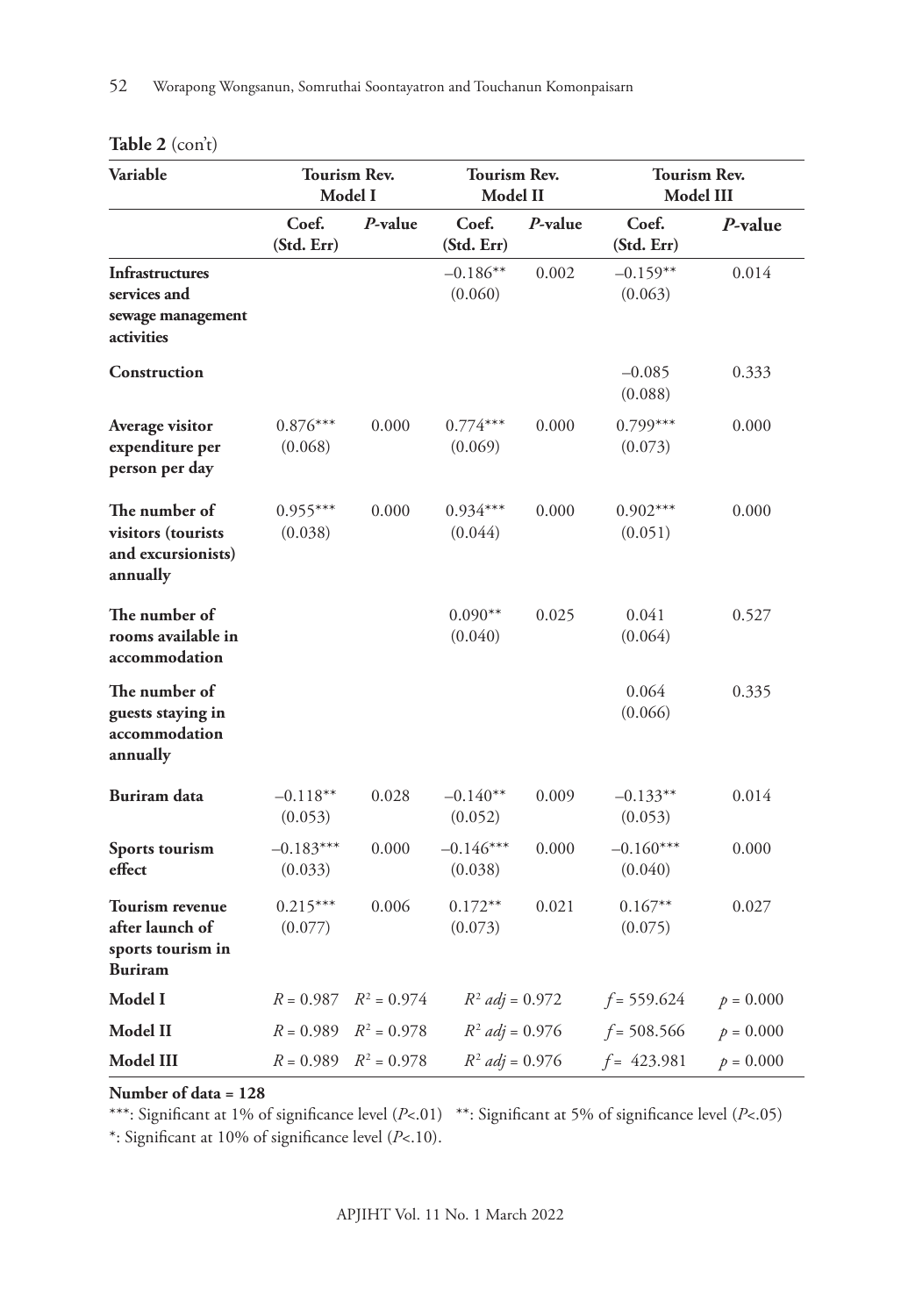Table 2 summarises the determinants of perceived tourism revenue with three options: (1) overall Buriram tourism revenue; (2) overall tourism revenue since sports tourism took effect; and (3) specific Buriram tourism revenue since sports tourism took effect. The three models were created to present the consistent sports tourism effect promoted in Buriram since 2011. The significant levels of 1% and 5% were applied to verify a significant effect. The result could be interpreted from the estimated coefficient of dummy variables  $(\beta_3)$  in each model.

**Perceived tourism revenue after sports tourism was launched in Buriram:** This is the key element of the DID estimation. The estimated coefficient from all models indicated that from 2011 to 2018, tourism revenue significantly rose by 21.5% in model I, 17.2% in model II, and 16.7% in model III, respectively. Ultimately, the sports tourism effect since 2011 influenced the increase in tourism revenue of Buriram, ranging from 16.7% to 21.5%.

Several research studies have assessed the economic impact of sports tourism through specific sports events using various methods (Li & Jago, 2013). Most economic assessments were aimed at a single sports event like the Olympic Games, LPGA Golf tournament, and the Superbowl (Kurtzman, 2005). In contrast, evaluating the economic impact of sports tourism as a whole in a destination where many events were arranged each year is quite challenging. In this study, DID estimation has been applied to overcome the limitations. Hence, the tourism revenue models were created to assess the impact by comparing the economic data of Buriram with the neighbouring provinces ever since the mega football stadium was inaugurated in 2011.

Since 2011, the tourism revenue of Buriram has continually increased. The economic models of tourism revenue indicated that sports tourism in Buriram from 2011 to 2018 contributed to increased tourism revenue from 16.7% to 21.5%. This finding supports the economic benefit of sports tourism in that sports events could generate revenue for the destination's economy. Kurtzman (2005) demonstrated the economic value in several sports events: the Superbowl in 1999 generated \$260 million for the city of Atlanta, and sports tourism activities in the Quebec Winter Carnival annually contributed around 40% which accounted for approximately \$13.2 million.

The DID model in this study used the tourism data and GPP data related to tourism segments to evaluate the economic impact of sports tourism on Buriram from 2011 to 2018. The approach outlined in this research should be replicated to assess the other effects of sports tourism in other dimensions, for example: tax revenue, employment, and the number of visitors, depending on the research questions.

The findings from the DID technique have provided evidence on the effects of sports tourism. Buriram has adopted sports tourism as the tool for its development since 2011 and it has contributed to Buriram's economy through tourism revenue.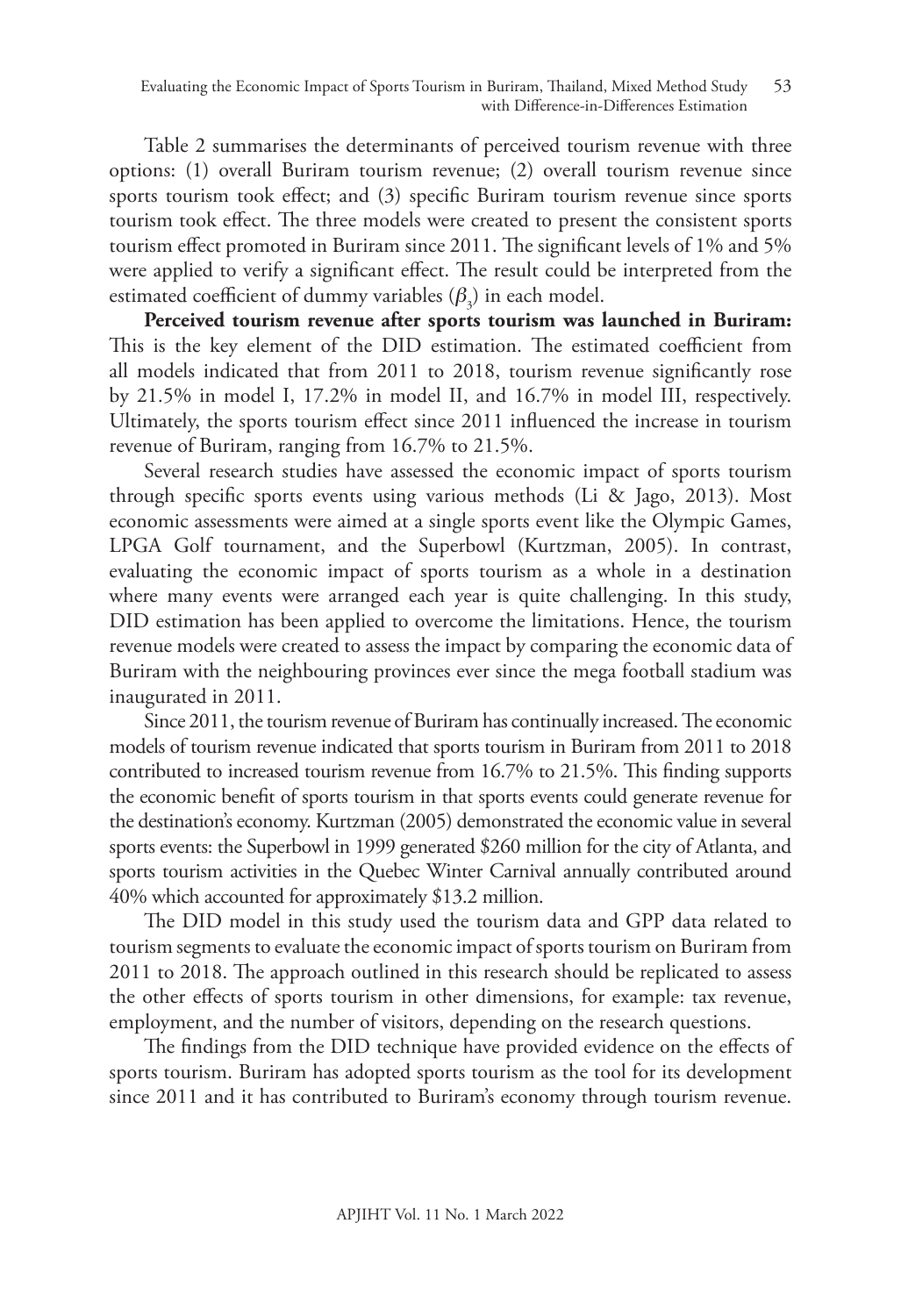In this study, economic impact from the residents' perspective was also gathered and presented via qualitative techniques, which could provide in-depth information and help better understand the economic impact of sport tourism.

### **Analysis of the Qualitative Results**

Findings indicate that sports tourism positively impacted Buriram's economy in terms of employment and income generation, increasing job variation, business and economic growth, city and sports facility development, increasing tax revenue, and land price increase. Not surprisingly, the findings on the economic benefits of sports tourism in the present study were consistent with many studies in the field (L. Fredline, 2004; Kurtzman, 2005). Those impacts have supported and affirmed the economic impact of tourism as well as sports tourism and events thoroughly described in many tourism publications (Chan & Fiffy, 2021; Collado, 2019; E. Fredline, 2005; Inkson & Minnaert, 2012; Kurtzman, 2005; Standeven & De Knop, 1999; Vanhove, 2005; Williams, 2009). However, the qualitative method could perceive more dimensions and details rather than quantitative practice. The following are interesting findings reflecting other aspects of the economic impact of sports tourism.

## *Changes in Work Attitude, Business Practice, and Mode of Life*

Due to the increase in job variation, the data from the interview group of local authorities showed that the employees seemed to have more work choices with better pay, resulting in a shorter working period. This could change the work attitude of local employees.

*"The people had more jobs to pick from but they thought long and hard before accepting the job, which affects the turnover rate of the job. They worked only for a short time and changed jobs more frequently. Unlike the older generation, they won't work so hard. They keep changing the work, and look for the easiest one with no challenge" (Local authority No. 1).*

From the business aspect, the hotel entrepreneurs group shared the feeling of change in business practice due to the economic growth, in that there was greater pressure to learn, manage, and cope with competition from other rivals in the market. It changed the way of working from a family-type business to a more professional one. The following are direct quotes from the participants in one of the focus group sessions:

*"Before Buriram had stadiums, I ran a hotel in a family business style but gradually this had to change. When the city changed, what we had planned*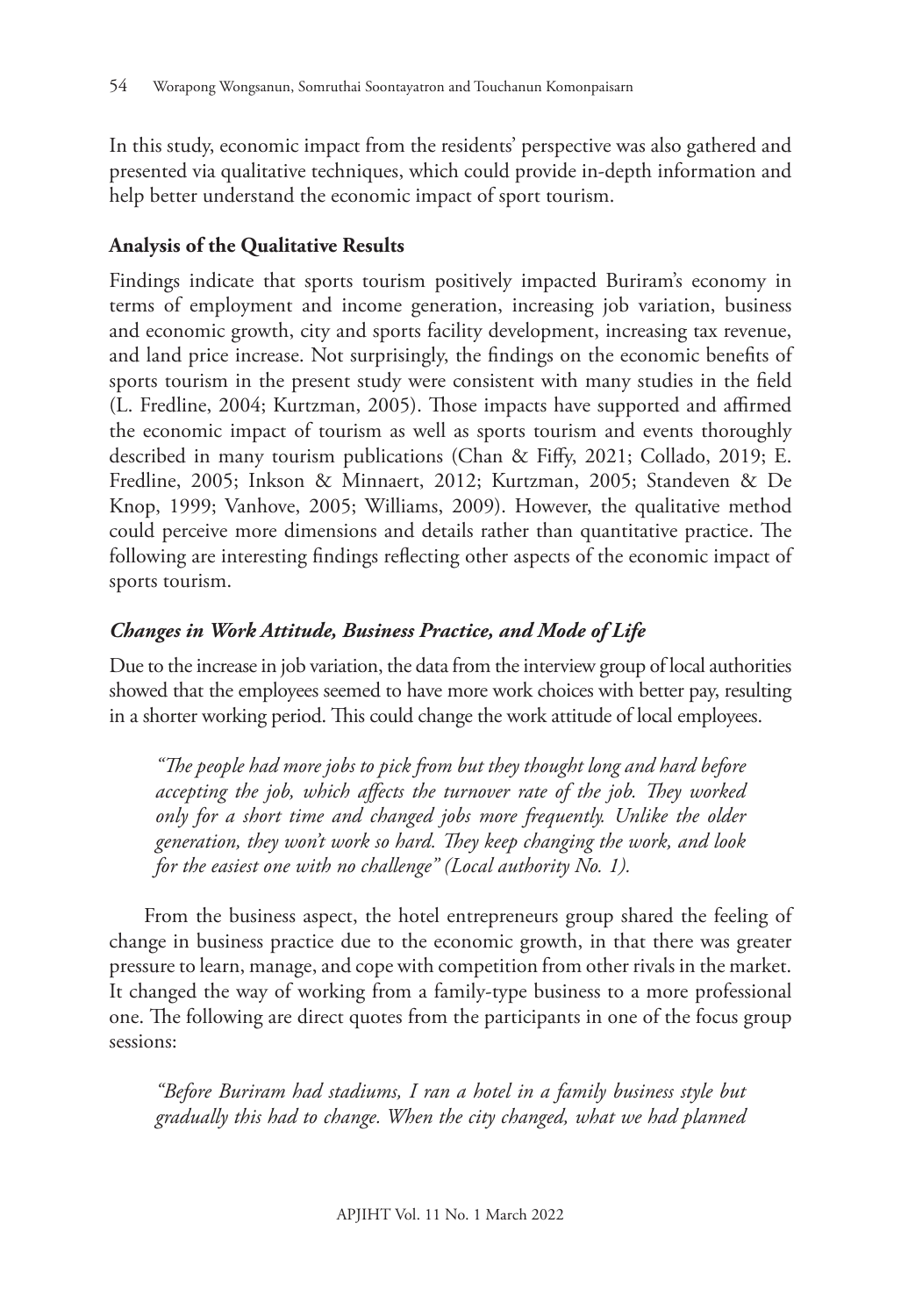Evaluating the Economic Impact of Sports Tourism in Buriram, Thailand, Mixed Method Study with Difference-in-Differences Estimation 55

*and done was not practical anymore. We had to change and be concerned about target customers. Now our customers are not people who come here to visit their relatives but are groups of athletes, sport fans, and so on. Most are people we do not know. We work harder and have to make plans for the business, so our free time has gone" (Entrepreneur No. 6).*

*"Like what other people said, our city was changed to a city of sports and tourism. We might enjoy a higher income but it has made our life tougher. It is not a slow life anymore" (Entrepreneur No. 5).* 

This change in practice may affect the work attitude and practice of the local employees and business owners. Moreover, this new recruitment pattern is consistent with studies on residents' attitude on the economic impact of sports tourism in that the residents also benefit since more opportunities are created to negotiate and build up the local business environment (Akis, Peristianis, & Warner, 1996; Garcia, Vazquez, & Macias, 2015). In this case, the opportunities to negotiate for a job could be better matched with competence and remuneration rather than income solely. On the other hand, business owners find it challenging to improve job benefits to attract staff and systematically adjust their work process to compete with the city's development.

### *Labour Movement and Return to Hometown*

The effect of the increase in job variation caused local labourers who left their hometown for work to move back for a job or start their own businesses. Besides, Buriram's growth also attracted people from other areas in search of jobs. These effects encourage local business development and labour movement, which validate the employment generation effect. The following are quotes from entrepreneurs:

 *"New-gen residents who studied and graduated in Bangkok practically preferred to find jobs in the big city. But now they have decided to move back and help in their family's business or even develop a new product or business of their own" (Interview Group 2: Hotel entrepreneur).*

*"Since we had the mega stadiums, the residents had more jobs to do. Even the local people who moved out to work in other provinces or to Bangkok decided to move back and work here. This group of people has grown larger and larger" (Focus Group: Entrepreneur No. 6).* 

Concerning the economic benefits of sports tourism, the connection between the increase in job variation and more business opportunities effected a higher employment rate. It attracted migrant labourers to the area. This effect is consistent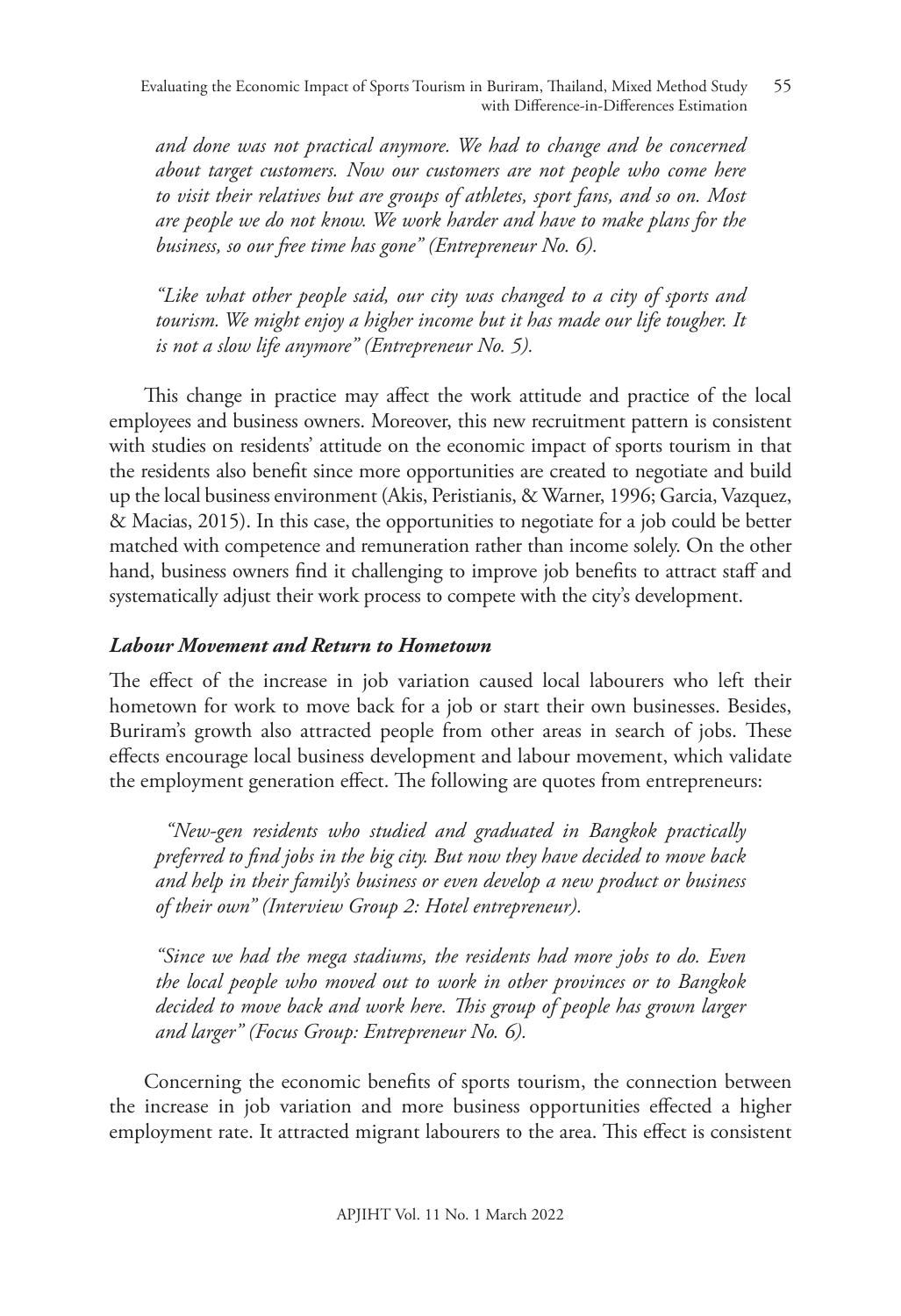with Soontayatron (2014) that found migrant labourers in the tourist destinations. These labourers were in the tourism industry (Joppe, 2012). Additionally, the present study found that the opportunities also attracted local people who had migrated to work outside their hometown to move back and look for a job or start their own business. This consequence instils the residents' pride in their hometown to support the development. Besides, returning to their hometown also reunites and builds up a strong family relationship.

Consequently, human resources development should grow in tandem with sports tourism development so that the residents will have more skills to support the sports tourism activities and work opportunities. This suggestion supports the research outcome that major sports events can enhance citizens' knowledge and skills through sports event activities (Solberg & Preuss, 2007). Therefore, the local government and private organisations should create more opportunities for residents to participate in sports tourism businesses and activities. The residents can improve and learn new skills, such as language skills, IT skills, hospitality training skills as guides and volunteers so as to support business growth and city development.

#### **Conclusion**

This study assessed the economic impact of sports tourism in Buriram, Thailand. The mixed-method results of this study provide a significant contribution to the existing literature. DID estimation is an effective method to evaluate and reaffirm the overall economic impact through the increased tourism revenue in the destination. This technique overcomes the conditions and time constraints of evaluating each sport event. A total of nine independent variables in the DID model were selected from economic data in Gross Provincial Product (GPP) and tourism data related to sports tourism based on direct expenditure and tourist expenses of mega sports events. However, there may still be other variables that can be applied in sports tourism assessment along with other aspects depending on the study's aim and data availability.

Qualitative findings clarify residents' perception of the development of sports tourism from various aspects, such as employment and income generation, business and economy growth, city development, and sport facility development. The economic impact of sports tourism indirectly affects the socio-economic activities of the residents and community through lifestyle adjustment related to work experience and attitudes, as well as business administration in order to compete with other business rivals. The return of local people who had migrated to work outside may be seen as a positive reflection of community attachment, which could benefit the city development. In addition, the influx of migrant labourers into the city could also help alleviate labour shortage in some areas of business; however at the same time, this could escalate the rivalry in certain businesses.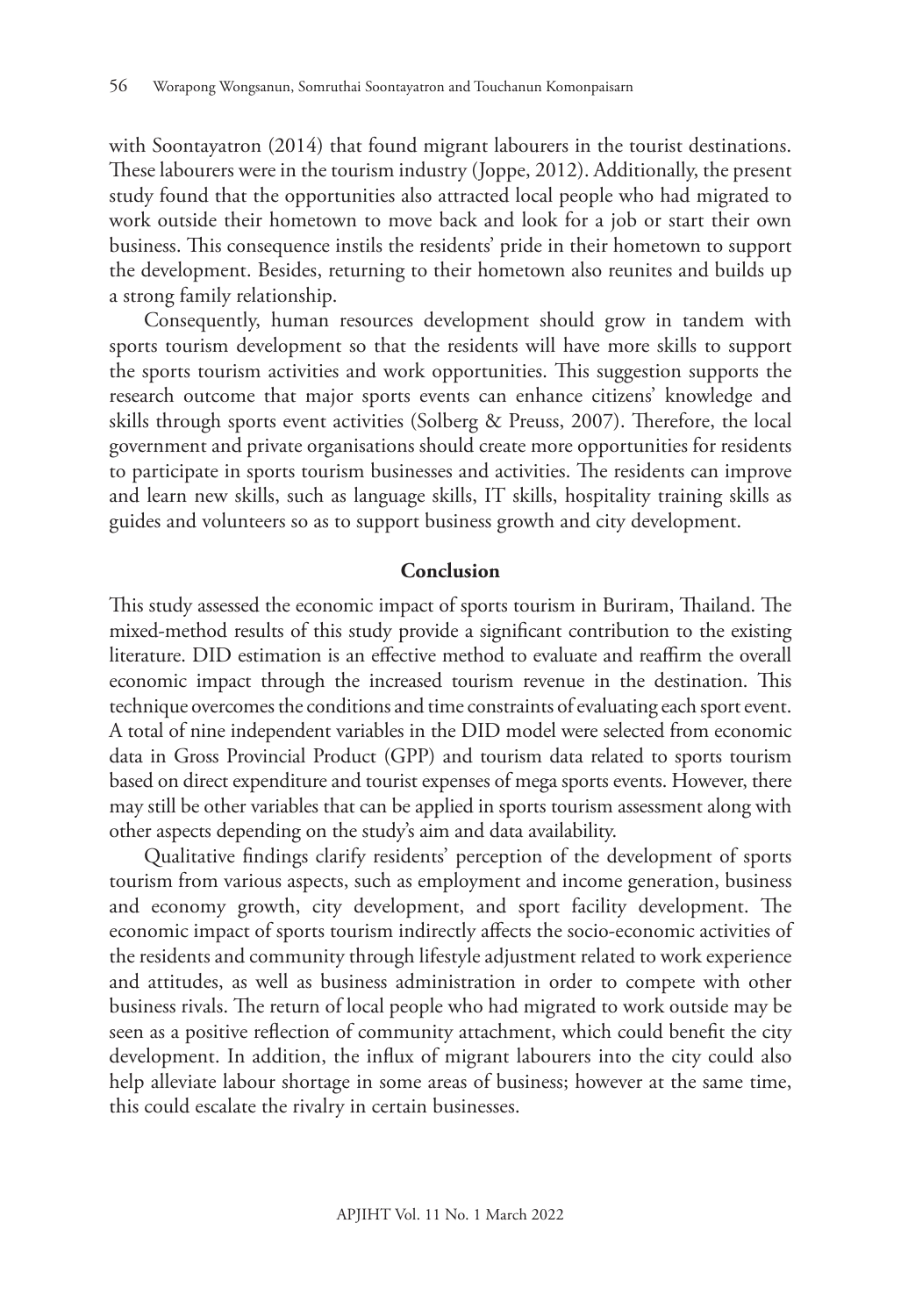This study continued with the examination of the impact of sports tourism from various aspects such as social impact, which offers interesting insights into residents' perspectives in their community. This can help us better understand how they react and adapt to sports tourism development in the area, which E. Fredline (2005) asserted is important since a myriad of possible impacts could be perceived from the unique characteristics of each destination and sports tourism activity. Further study will help understand why some regions are differently impacted than others.

## **Study Implication and Limitation**

This study emphasised the contribution of sports tourism development to the economy and socio-economic conditions of the residents in the destination. Buriram, which was once only a small province in the rural areas of northeastern Thailand, was the subject of this study. Sports tourism has contributed to the flourishing economic growth and revenue of businesses in the city. In regard to the rapid changes in the city, all stakeholders must adapt to support the growth of sports tourism and the city. These include:

- 1. All tourism stakeholders should adjust their business administration and management to support the development;
- 2. Due to labour movement into the city and a higher employment rate, human resources development is essential for workers to develop their work potential and skills to support new tasks, especially in the tourism and hospitality fields;
- 3. The local government should acknowledge all of the impacts of sports tourism and provide support, collaborate with the private sector, and mitigate the negative effects of sports tourism development;
- 4. Synergise sport tourism activities with the local core values, such as cultural and heritage tourism, to help enhance and sustain the local development in the province.

Concerning the positive economic impacts of sports tourism, the study of Buriram could be a protocol for other areas to adopt sports tourism as a tool for city development. However, the present study was limited only to the economic aspect. Further studies on other aspects, such as social and environmental impacts, should be extended so that city developers and policymakers will perceive all aspects of outcomes locally and manage those impacts effectively. In the present study, the tourism revenue model was applied for the economic impact evaluation; however, the effects of sports tourism development may be tested by DID technique with other interesting subjects, such as local tax revenue and environmental cost, depending on the study's research questions.

Open Access: This article is distributed under the terms of the Creative Commons Attribution License (CC-BY 4.0) which permits any use, distribution and reproduction in any medium, provided the original author(s) and the source are credited.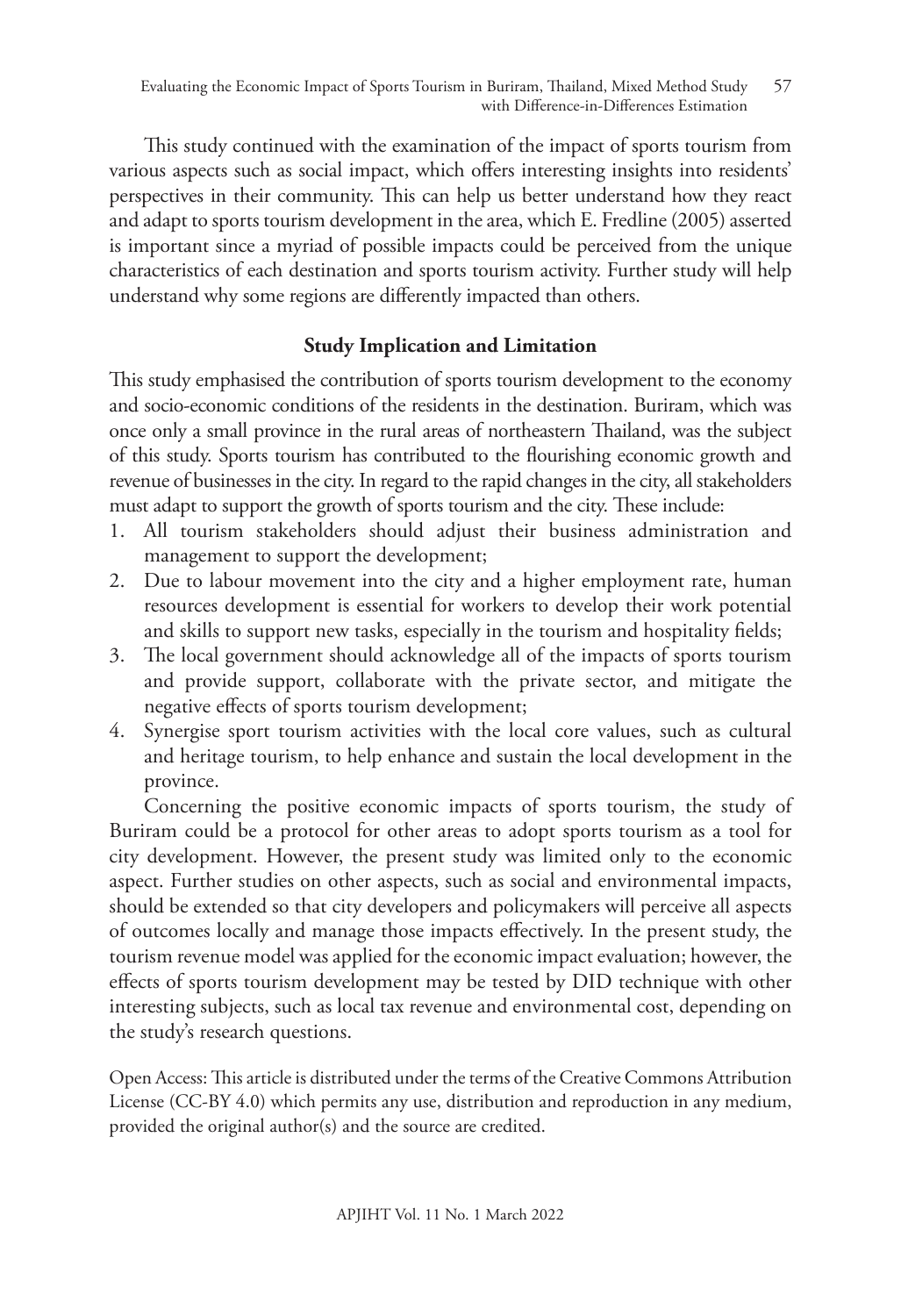#### **References**

- Abadie, A. (2005). Semiparametric difference-in-differences estimators. *Review of Economic Studies, 72*, 1–19.
- Akis, S., Peristianis, N., & Warner, J. (1996). Residents' attitudes to tourism development: The case of Cyprus. *Tourism Management, 17*(7), 481–494.
- Archer, B. (1977). *Tourism multipliers: The state of the art*. Bangor, Wales: University of Wales Press.
- Archer, B. (1982). The value of multipliers and the policy implications. *Tourism Management, 3*(4), 236–241.
- Baade, R., & Matheson, V. (2002). Bidding for the Olympics: Fool's gold? In C. Barros, S. S., & I. M. (Eds.), *Transatlantic sport: The comparative economics of North American and European sports* (pp. 127–151). London, UK: Edward Elgar.
- Baade, R., & Matheson, V. (2004). The quest for the cup: Assessing the economic impact of the World Cup. *Regional Studies, 38*(4), 343–354.
- Bangkokien. (2017, 20 February). Buriram: Sport city. *Matichon Online*. Retrieved from https://www.matichon.co.th/prachachuen/news\_470164
- Bertrand, M., Duflo, E., & Mullainathan, S. (2004). How much should we trust differencesin-differences estimates? *The Quarterly Journal of Economics, 119*, 249–275.
- Blake, A. (2005). *The economic impact of the London 2012 Olympics*. TTRI Discussion Paper No. 2005/5. University of Nottingham.
- Buriram: Economic rocket rising. (2015, December 24). *Property update*. Retrieved from http://www.realist.co.th/blog/
- Buriram Provincial Government Offices. (2014). *Buriram: Provincial development plan 4 years (2014-2017)*. Retrieved from http://www.oic.go.th/FILEWEB/CABINFOCENTER2/ DRAWER077/GENERAL/DATA0000/00000072.PDF
- Casaburi, L., & Troiano, U. (2015). *Ghost-house busters: The electoral response to a large antitax evasion program* (NBER Working Paper No. 21185). National Bureau of Economic Research. https://www.nber.org/papers/w21185
- Chan, J. K. L., & Fiffy, H. S. (2021). Exploring tour operators' perspectives on responsible tourism at ecotourism destination: Meaning, motivation, and practices. *Asia-Pacific Journal of Innovation in Hospitality and Tourism, 10*(1), 23–40.
- Collado, M. F. C. (2019). A sustainability framework of river-based tourism in Panay Island. *Asia-Pacific Journal of Innovation in Hospitality and Tourism, Vol. 8* [7th Asia Euro Conference 2018: Tourism, Hospitality & Gastronomy], 1–18.
- Davies, N. (1997). *Europe: A history*. London, UK: Pimlico.
- Department of Statistic. (2004). Internal Tourism Statistic: North-east region 2003. Thailand: Khon Kaen University Press.
- Department of Statistic. (2005). *Internal Tourism Statistic: North-east region 2004.* Retrieved from http://tourismlibrary.tat.or.th/search/searchBib.jsf?cid=615749
- Duflo, E. (2001). Schooling and labor market consequences of school construction in Indonesia: Evidence from an unusual policy experiment. *American Economic Review 91*, 795–813.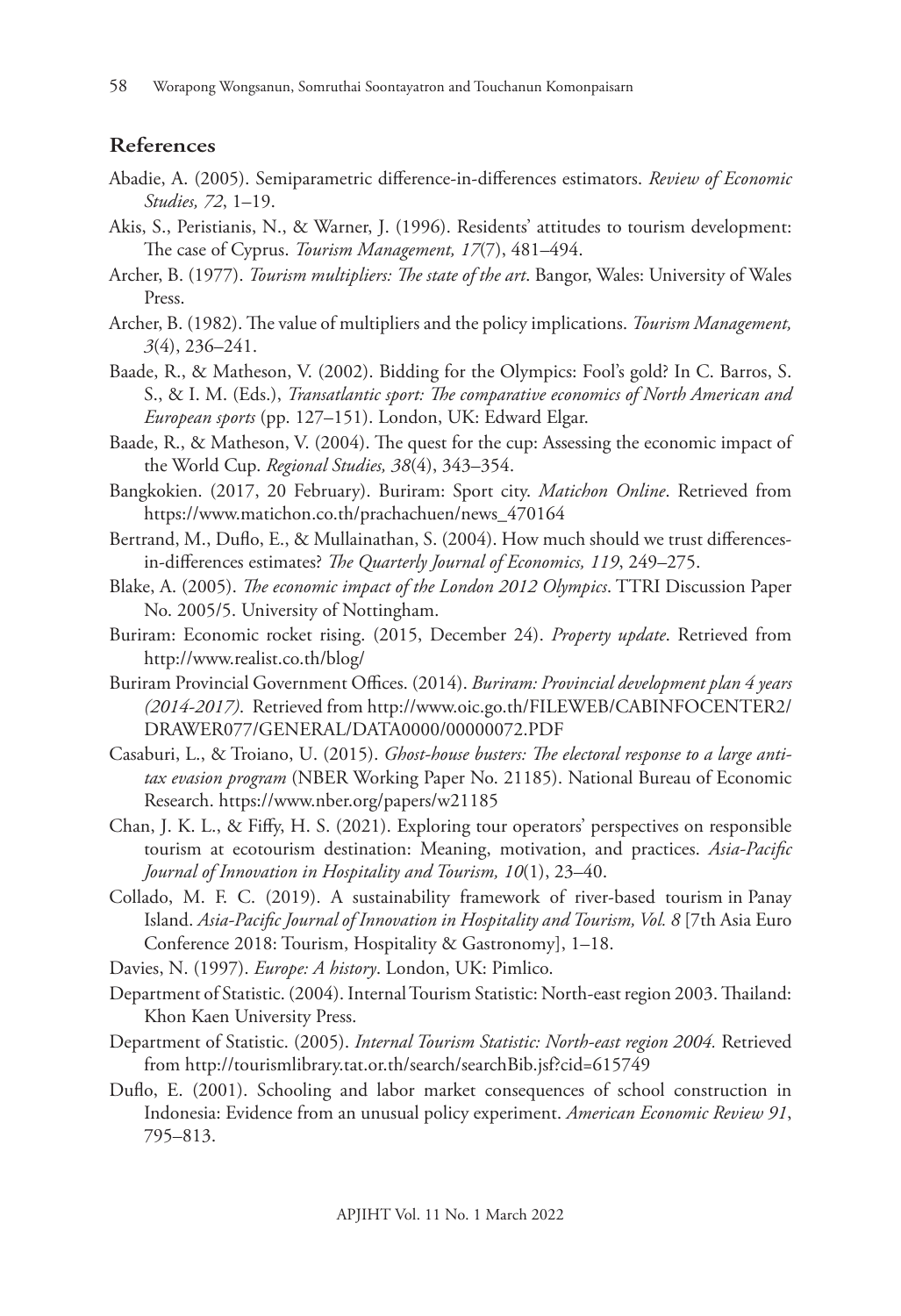- Economic of Sport and Tourism Division. (2016). *Sports tourism*. Retrieved from https:// www.mots.go.th/ewt\_dl\_link.php?nid=8265
- Finley, M. I., & Pleket, H. W. (1976). *The Olympic Games*. Edinburgh, UK: R and R Clark.
- Fredline, E. (2005). Host and guest relations and sport tourism. *Sport in Society, 8*(2), 263– 279.
- Fredline, L. (2004). Host community reaction to motorsport events: The perception of impact on quality of life. In B. W. Ritchie & D. Adair (Eds.), *Sport tourism: Interrelationships, impacts and issues* (pp. 155–173). New York, NY: Channel View Publications.
- Garcia, F. A., Vazquez, A. B., & Macias, R. C. (2015). Resident's attitudes towards the impacts of tourism. *Tourism Mangement Perspectives, 13*(2015), 33–40.
- Gelan, A. (2003). Local economic impacts: The British Open. *Annals of Tourism Research, 30*(2), 406–425.
- Gibson, W. J., & Brown, A. (2009). *Working with qualitative data*. London, UK: Sage.
- Hinch, T. D., & Higham, J. E. S. (2001). Sport tourism: A framework for research. *International Journal of Tourism Research, 3*, 45–58.
- Hotchkiss, J. L., Moore, R. E., & Zobay, S. M. (2003). Impact of the 1996 Summer Olympic Games on employment and wages in Georgia. *Southern Economic Journal, 69*(3), 691– 704.
- Inkson, C., & Minnaert, L. (2012). *Tourism management: An introduction*. London: Sage.
- Joppe, M. (2012). Migrant workers: Challenges and opportunities in addressing tourism labour shortages. *Tourism Management, 33*(3), 662–671.
- Kasimati, E., & Dawson, P. (2009). Assessing the impact of the 2004 Olympic Games on the Greek economy: A small macroeconometric model. *Economic Modelling, 26*(1), 139–146.
- Kitzinger, J. (1995). Qualitative research: Introducing focus groups. *British Medical Journal, 311*, 299–302.
- Krueger, R. A., & Casey, M. A. (2000). *Focus groups: A practical guide for applied research* (3rd ed.). Thousand Oaks, CA: Sage.
- Kurtzman, J. (2005). Economic impact: Sport tourism and the city. *Journal of Sport & Tourism, 10*(1), 47–71.
- Lee, C.-K., & Taylor, T. (2005). Critical reflections on the economic impact assessment of a mega-event: The case of 2002 FIFA World Cup. *Tourism Management, 26*(4), 595–603.
- Li, S., & Blake, A. (2009). Estimating Olympic-related investment and expenditure. *International Journal of Tourism Research, 11*(4), 337–356.
- Li, S., Blake, A., & Cooper, C. (2011). Modeling the economic impact of international tourism on the Chinese economy: A CGE analysis of the Beijing 2008 Olympics. *Tourism Economics, 17*(2), 279–303.
- Li, S., & Jago, L. (2013). Evaluating economic impacts of major sports events—a meta analysis of the key trends. *Current Issues in Tourism, 16*(6), 591–611.
- Madden, J. R. (2002). The economic consequences of the Sydney Olympics: The CREA/ Arthur Andersen Study. *Current Issues in Tourism, 5*(1), 7–21.